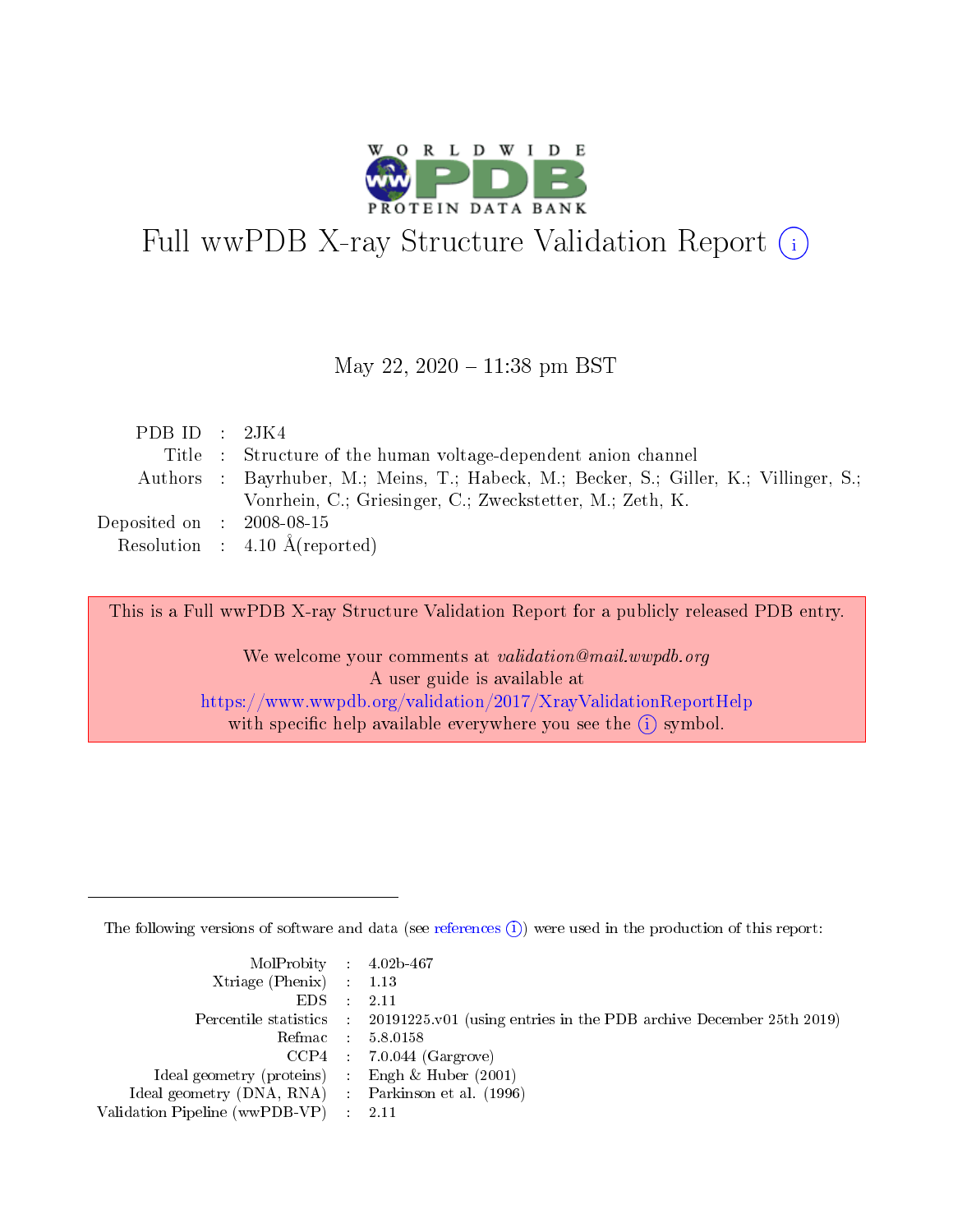# 1 [O](https://www.wwpdb.org/validation/2017/XrayValidationReportHelp#overall_quality)verall quality at a glance  $(i)$

The following experimental techniques were used to determine the structure: X-RAY DIFFRACTION

The reported resolution of this entry is  $4.10 \text{ Å}.$ 

Percentile scores (ranging between 0-100) for global validation metrics of the entry are shown in the following graphic. The table shows the number of entries on which the scores are based.



| Metric                | Whole archive<br>$(\#\text{Entries})$ | Similar resolution<br>$(\#\text{Entries}, \text{resolution range}(\text{\AA}))$ |
|-----------------------|---------------------------------------|---------------------------------------------------------------------------------|
| $\mathcal{R}_{free}$  | 130704                                | $1193(4.50-3.70)$                                                               |
| Clashscore            | 141614                                | $1003(4.44-3.76)$                                                               |
| Ramachandran outliers | 138981                                | $1005(4.48-3.72)$                                                               |
| Sidechain outliers    | 138945                                | $(4.50 - 3.70)$<br>1199                                                         |

The table below summarises the geometric issues observed across the polymeric chains and their fit to the electron density. The red, orange, yellow and green segments on the lower bar indicate the fraction of residues that contain outliers for  $\geq=3$ , 2, 1 and 0 types of geometric quality criteria respectively. A grey segment represents the fraction of residues that are not modelled. The numeric value for each fraction is indicated below the corresponding segment, with a dot representing fractions  $\leq=5\%$ 

| $\gamma_{\rm hom}$ | Length          | Quality of chain |     |     |  |
|--------------------|-----------------|------------------|-----|-----|--|
|                    | 29 <sub>1</sub> | 15%              | 59% | 21% |  |

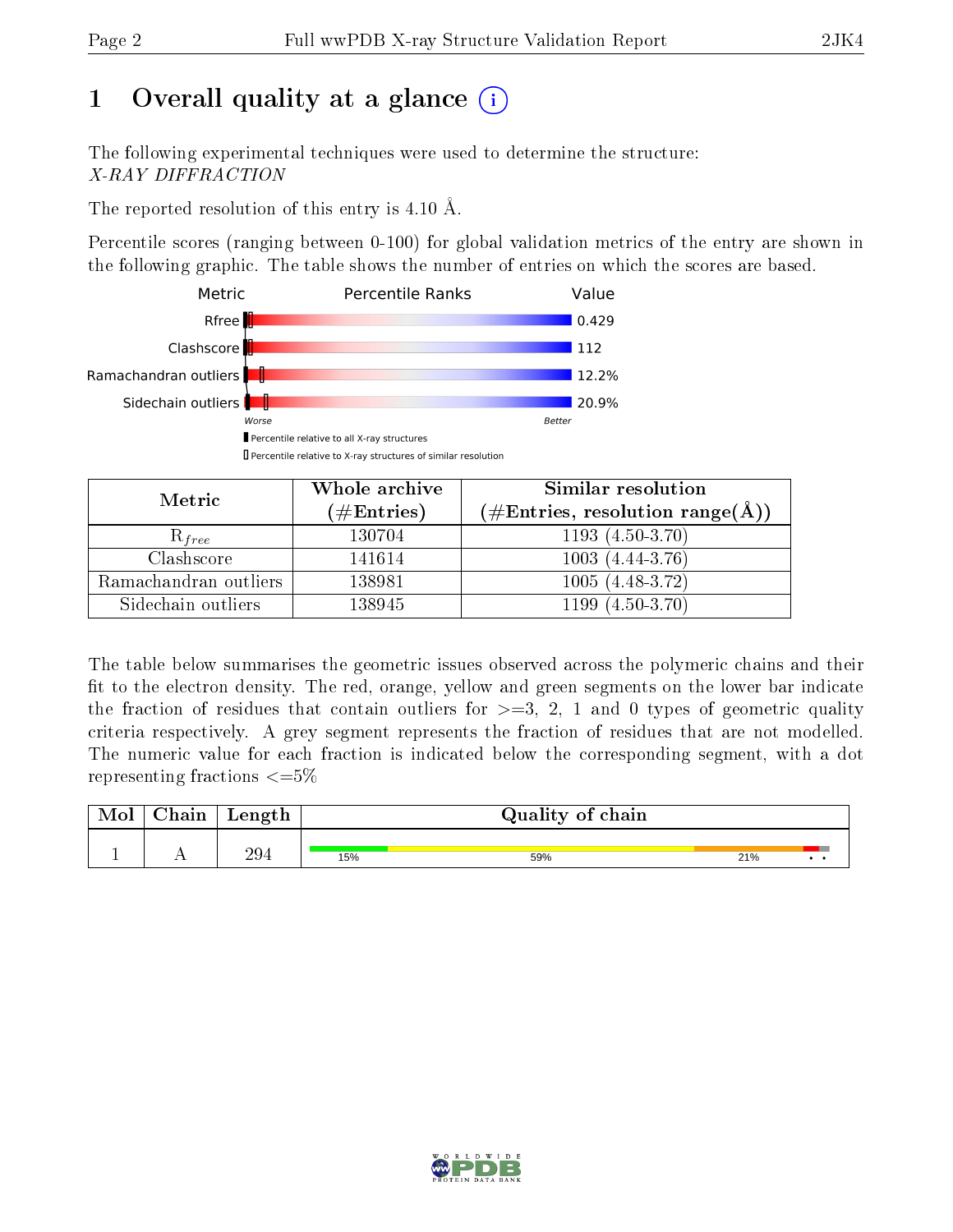## 2 Entry composition  $(i)$

There is only 1 type of molecule in this entry. The entry contains 2207 atoms, of which 0 are hydrogens and 0 are deuteriums.

In the tables below, the ZeroOcc column contains the number of atoms modelled with zero occupancy, the AltConf column contains the number of residues with at least one atom in alternate conformation and the Trace column contains the number of residues modelled with at most 2 atoms.

• Molecule 1 is a protein called VOLTAGE-DEPENDENT ANION-SELECTIVE CHANNEL PROTEIN 1.

| Mol | Chain | Residues | Atoms                    |          |        | ZeroOcc | $\mid$ AltConf $\mid$ Trace |  |  |  |
|-----|-------|----------|--------------------------|----------|--------|---------|-----------------------------|--|--|--|
|     |       | 288      | $\mathrm{Tota}.$<br>2207 | $.392\,$ | $-377$ | 433     |                             |  |  |  |

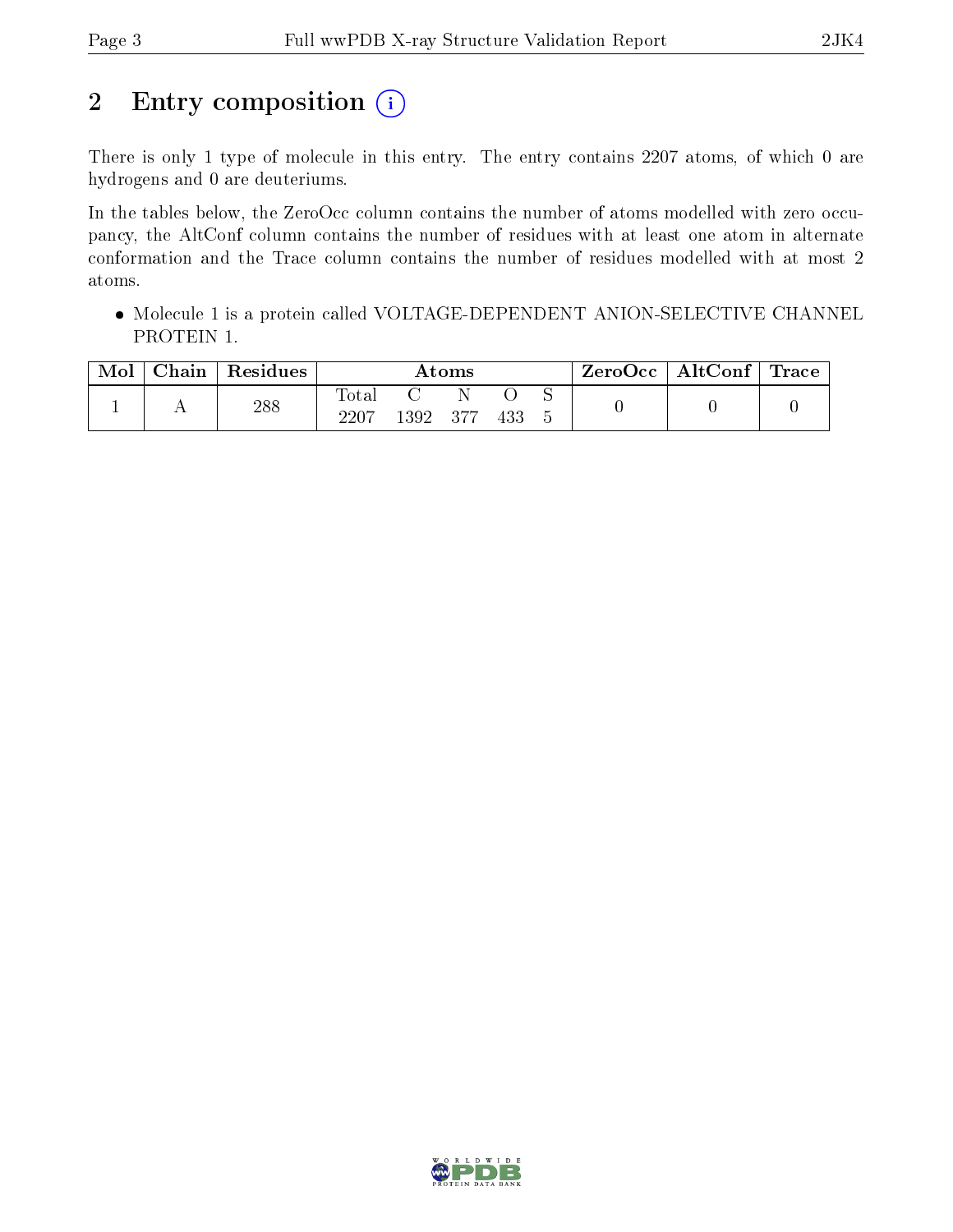## 3 Residue-property plots (i)

These plots are drawn for all protein, RNA and DNA chains in the entry. The first graphic for a chain summarises the proportions of the various outlier classes displayed in the second graphic. The second graphic shows the sequence view annotated by issues in geometry. Residues are colorcoded according to the number of geometric quality criteria for which they contain at least one outlier: green  $= 0$ , yellow  $= 1$ , orange  $= 2$  and red  $= 3$  or more. Stretches of 2 or more consecutive residues without any outlier are shown as a green connector. Residues present in the sample, but not in the model, are shown in grey.

• Molecule 1: VOLTAGE-DEPENDENT ANION-SELECTIVE CHANNEL PROTEIN 1



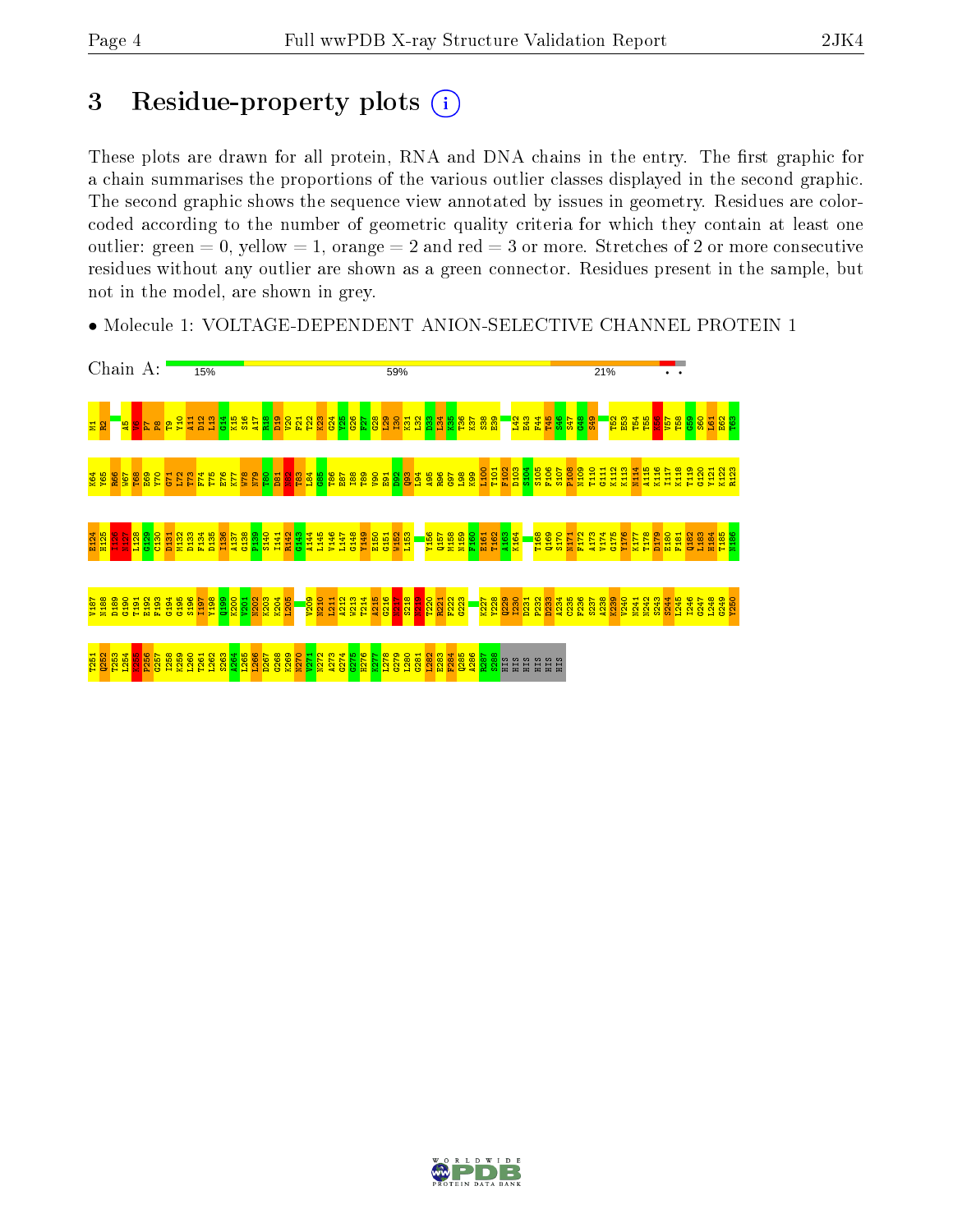# 4 Data and refinement statistics  $(i)$

| Property                                                             | Value                                              | Source     |
|----------------------------------------------------------------------|----------------------------------------------------|------------|
| $\overline{S}$ pace group                                            | P 32 2 1                                           | Depositor  |
| Cell constants                                                       | 77.99 <sub>A</sub><br>$167.04\text{\AA}$<br>77.99Å |            |
| a, b, c, $\alpha$ , $\beta$ , $\gamma$                               | $90.00^\circ$<br>$90.00^\circ$<br>$120.00^{\circ}$ | Depositor  |
| Resolution $(A)$                                                     | 25.00<br>$-4.10$                                   | Depositor  |
|                                                                      | 39.00<br>$-4.12$                                   | <b>EDS</b> |
| % Data completeness                                                  | $99.5(25.00-4.10)$                                 | Depositor  |
| (in resolution range)                                                | $92.5(39.00-4.12)$                                 | <b>EDS</b> |
| $R_{merge}$                                                          | 0.10                                               | Depositor  |
| $\mathrm{R}_{sym}$                                                   | (Not available)                                    | Depositor  |
| $\langle I/\sigma(I) \rangle^{-1}$                                   | 1.79 (at $4.13\text{\AA}$ )                        | Xtriage    |
| Refinement program                                                   | <b>BUSTER-TNT</b>                                  | Depositor  |
|                                                                      | $\overline{0.325}$ ,<br>0.387                      | Depositor  |
| $R, R_{free}$                                                        | 0.364<br>0.429<br>$\mathcal{L}$                    | DCC        |
| $R_{free}$ test set                                                  | 430 reflections $(9.50\%)$                         | wwPDB-VP   |
| Wilson B-factor $(A^2)$                                              | 191.7                                              | Xtriage    |
| Anisotropy                                                           | 0.183                                              | Xtriage    |
| Bulk solvent $k_{sol}(e/\mathring{A}^3)$ , $B_{sol}(\mathring{A}^2)$ | $0.34$ , $206.0$                                   | <b>EDS</b> |
| L-test for twinning <sup>2</sup>                                     | $< L >$ = 0.36, $< L2$ > = 0.19                    | Xtriage    |
| Estimated twinning fraction                                          | $0.197$ for $-h,-k,l$                              | Xtriage    |
| $F_o, F_c$ correlation                                               | 0.83                                               | <b>EDS</b> |
| Total number of atoms                                                | 2207                                               | wwPDB-VP   |
| Average B, all atoms $(A^2)$                                         | 179.0                                              | wwPDB-VP   |

Xtriage's analysis on translational NCS is as follows: The largest off-origin peak in the Patterson function is  $4.78\%$  of the height of the origin peak. No significant pseudotranslation is detected.

<sup>&</sup>lt;sup>2</sup>Theoretical values of  $\langle |L| \rangle$ ,  $\langle L^2 \rangle$  for acentric reflections are 0.5, 0.333 respectively for untwinned datasets, and 0.375, 0.2 for perfectly twinned datasets.



<span id="page-4-1"></span><span id="page-4-0"></span><sup>1</sup> Intensities estimated from amplitudes.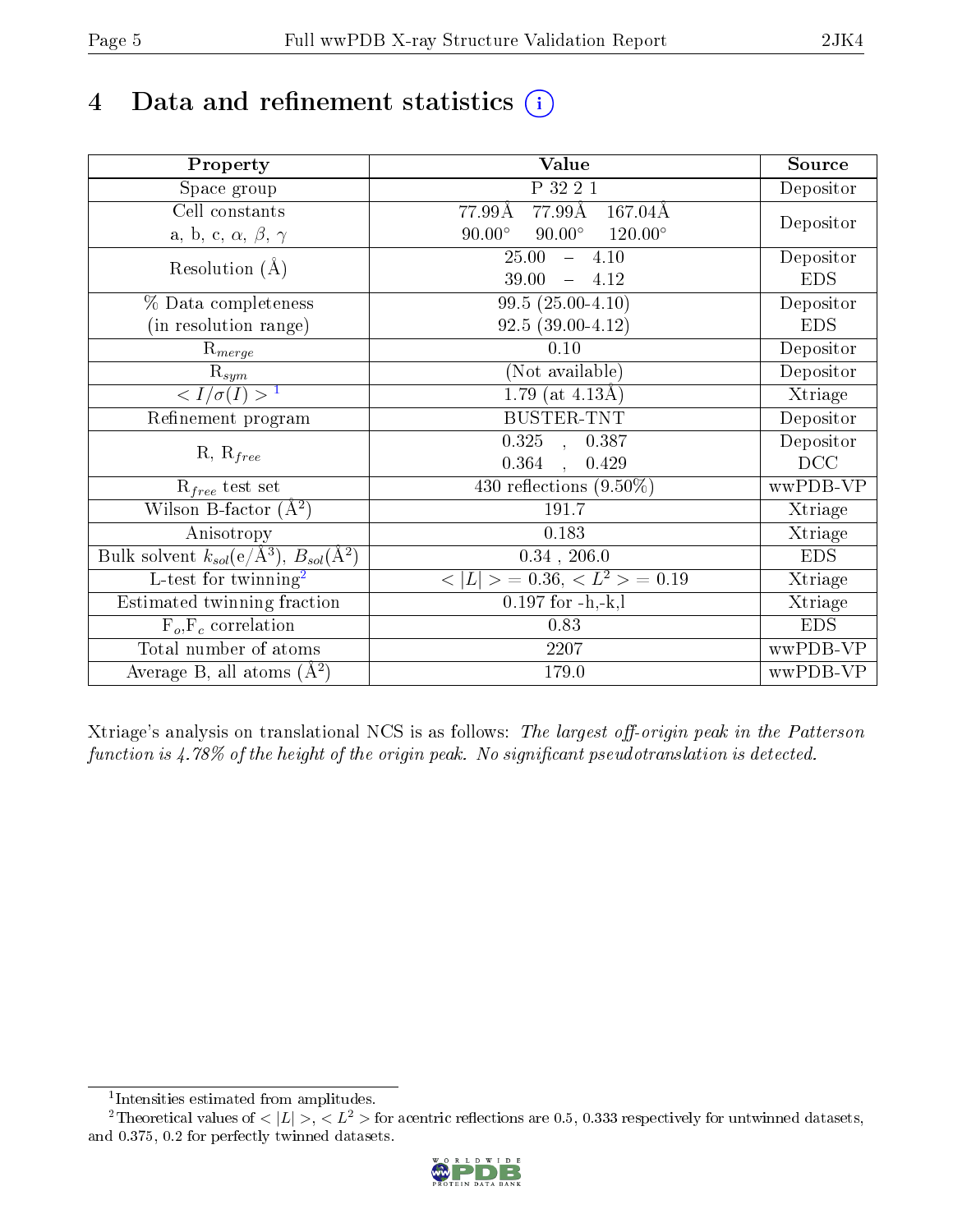# 5 Model quality  $(i)$

### 5.1 Standard geometry  $\overline{()}$

The Z score for a bond length (or angle) is the number of standard deviations the observed value is removed from the expected value. A bond length (or angle) with  $|Z| > 5$  is considered an outlier worth inspection. RMSZ is the root-mean-square of all Z scores of the bond lengths (or angles).

| Mol | Chain |      | Bond lengths    | Bond angles |                  |  |
|-----|-------|------|-----------------|-------------|------------------|--|
|     |       |      | RMSZ $ #Z  > 5$ | RMSZ        | $\# Z  > 5$      |  |
|     |       | 0.26 | 0/2248          | 0.81        | $2/3034$ (0.1\%) |  |

There are no bond length outliers.

All (2) bond angle outliers are listed below:

| Mol | ⊢Chain |     | $\parallel$ Res $\parallel$ Type $\parallel$ | Atoms     |          | Observed( $^{\circ}$ )   Ideal( $^{\circ}$ ) |        |
|-----|--------|-----|----------------------------------------------|-----------|----------|----------------------------------------------|--------|
|     |        | 255 | LYS.                                         | ∣C-N-CD ∣ | -33.64   | 46.59                                        | 120.60 |
|     |        |     | VAL                                          | C-N-CD    | $-14.61$ | 88.46                                        | 120 GC |

There are no chirality outliers.

There are no planarity outliers.

### $5.2$  Too-close contacts  $(i)$

In the following table, the Non-H and H(model) columns list the number of non-hydrogen atoms and hydrogen atoms in the chain respectively. The H(added) column lists the number of hydrogen atoms added and optimized by MolProbity. The Clashes column lists the number of clashes within the asymmetric unit, whereas Symm-Clashes lists symmetry related clashes.

| Mol |      |  |     | Chain   Non-H   H(model)   H(added)   Clashes   Symm-Clashes |
|-----|------|--|-----|--------------------------------------------------------------|
|     | 2207 |  | 494 |                                                              |
|     | 2207 |  | 494 |                                                              |

The all-atom clashscore is defined as the number of clashes found per 1000 atoms (including hydrogen atoms). The all-atom clashscore for this structure is 112.

All (494) close contacts within the same asymmetric unit are listed below, sorted by their clash magnitude.

| Atom-1                     | Atom-2                                   | Interatomic<br>distance $(A)$ | 7lash<br>overlap $(A)$ |
|----------------------------|------------------------------------------|-------------------------------|------------------------|
| $1: A.233: ASP \cdot H B3$ | $1 \cdot A \cdot 253 \cdot THR \cdot HR$ | .06                           |                        |

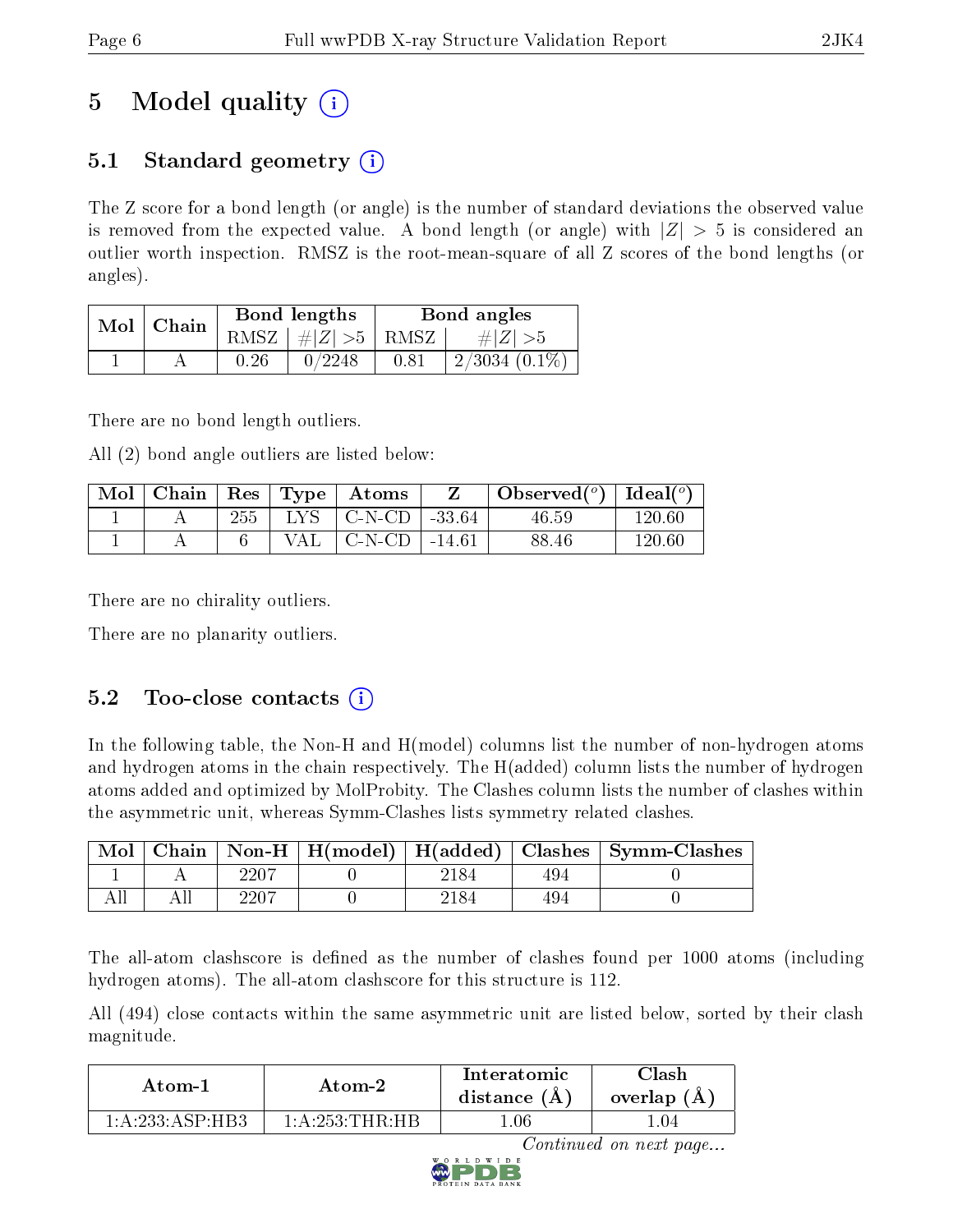| Continuea from previous page |                     | Interatomic       | Clash         |
|------------------------------|---------------------|-------------------|---------------|
| Atom-1                       | Atom-2              | distance $(A)$    | overlap $(A)$ |
| 1: A:81:ASP:N                | 1:A:82:ASN:HB2      | 1.76              | 0.99          |
| 1: A:114: ASN: HB2           | 1:A:135:ASP:HA      | $\overline{1.43}$ | 0.99          |
| 1:A:222:PHE:HB2              | 1:A:242:ASN:HB2     | 1.45              | 0.96          |
| 1:A:76:GLU:HB3               | 1: A:78:TRP:HE1     | 1.30              | 0.95          |
| $1: A:236:$ PHE:CE2          | 1: A:250: TYR: HB3  | 2.02              | 0.94          |
| 1: A:29: LEU: HD12           | 1: A:31: LYS: HE3   | 1.47              | 0.94          |
| 1: A:36:THR:HG22             | 1: A:37: LYS:H      | 1.29              | 0.94          |
| 1: A:66: ARG: HA             | 1: A:73:THR:HG22    | 1.51              | 0.93          |
| 1: A:128: LEU: HD13          | 1:A:145:LEU:HD23    | 1.50              | 0.92          |
| 1: A:6: VAL: N               | 1:A:7:PRO:HD2       | 1.84              | 0.92          |
| 1: A:252: GLN:HE22           | 1:A:262:LEU:H       | 1.14              | 0.91          |
| 1:A:117:ILE:HD12             | 1: A:134:PHE:HE2    | 1.35              | 0.91          |
| 1:A:237:SER:HB3              | 1:A:239:LYS:HD3     | 1.52              | 0.90          |
| 1:A:222:PHE:CB               | 1:A:242:ASN:HB2     | 2.02              | 0.90          |
| 1: A:52:THR:HB               | 1:A:55:THR:HB       | 1.54              | 0.90          |
| $1: A:100:$ LEU:HD $12$      | 1:A:101:THR:N       | 1.88              | 0.89          |
| 1:A:32:LEU:HD22              | 1:A:34:LEU:HDI1     | 1.56              | 0.88          |
| 1:A:182:GLN:HB2              | 1: A:198: TYR: CD1  | 2.09              | 0.88          |
| 1:A:152:TRP:HA               | 1: A:176:TYR:HB3    | 1.55              | 0.87          |
| 1: A: 152: TRP: HA           | 1: A:176: TYR: CB   | 2.05              | 0.86          |
| 1:A:52:THR:CB                | 1: A: 55: THR: HB   | 2.05              | 0.86          |
| 1: A: 23: LYS: HD2           | 1: A:239: LYS: HG2  | 1.58              | 0.85          |
| 1: A:98: LEU:H               | 1:A:98:LEU:HD23     | 1.40              | 0.85          |
| 1:A:66:ARG:NH2               | 1: A:69: GLU: HA    | 1.93              | 0.84          |
| 1: A:119:THR:HG22            | 1: A: 120: GLY: H   | 1.43              | 0.84          |
| 1: A:68:THR:HG21             | 1: A:70:TYR:CZ      | 2.12              | 0.84          |
| 1: A:128:LEU:HD22            | 1:A:145:LEU:HA      | 1.60              | 0.83          |
| $1:A:75:THR:H\overline{G21}$ | 1:A:77:LYS:HE3      | 1.61              | 0.83          |
| $1:A:15:LYS:\overline{HD2}$  | 1: A: 182: GLN: NE2 | 1.93              | 0.83          |
| 1:A:247:GLY:HA3              | 1:A:265:LEU:HD12    | 1.59              | 0.83          |
| 1:A:119:THR:HB               | 1: A: 130: CYS: HB2 | 1.58              | 0.82          |
| 1: A:270:ASN:N               | 1:A:270:ASN:HD22    | 1.75              | 0.81          |
| 1: A: 15: LYS: HD2           | 1:A:182:GLN:HE22    | 1.46              | 0.80          |
| 1:A:233:ASP:CB               | 1: A:253:THR:HB     | 2.02              | 0.80          |
| 1:A:103:ASP:O                | 1:A:115:ALA:HB1     | 1.81              | 0.80          |
| 1: A:56: LYS: HD3            | 1: A:57: VAL:N      | 1.96              | 0.80          |
| 1: A: 233: ASP: HB3          | 1: A:253:THR:CB     | 2.02              | 0.80          |
| $1:\overline{A:171:ASN:N}$   | 1:A:171:ASN:HD22    | 1.77              | 0.79          |
| 1:A:161:GLU:HB2              | 1: A: 168: THR: OG1 | 1.83              | 0.79          |
| 1:A:118:LYS:HE3              | 1:A:131:ASP:HB3     | 1.64              | 0.79          |
| 1: A: 75: THR: HG22          | 1: A:77: LYS: HG3   | 1.65              | 0.78          |

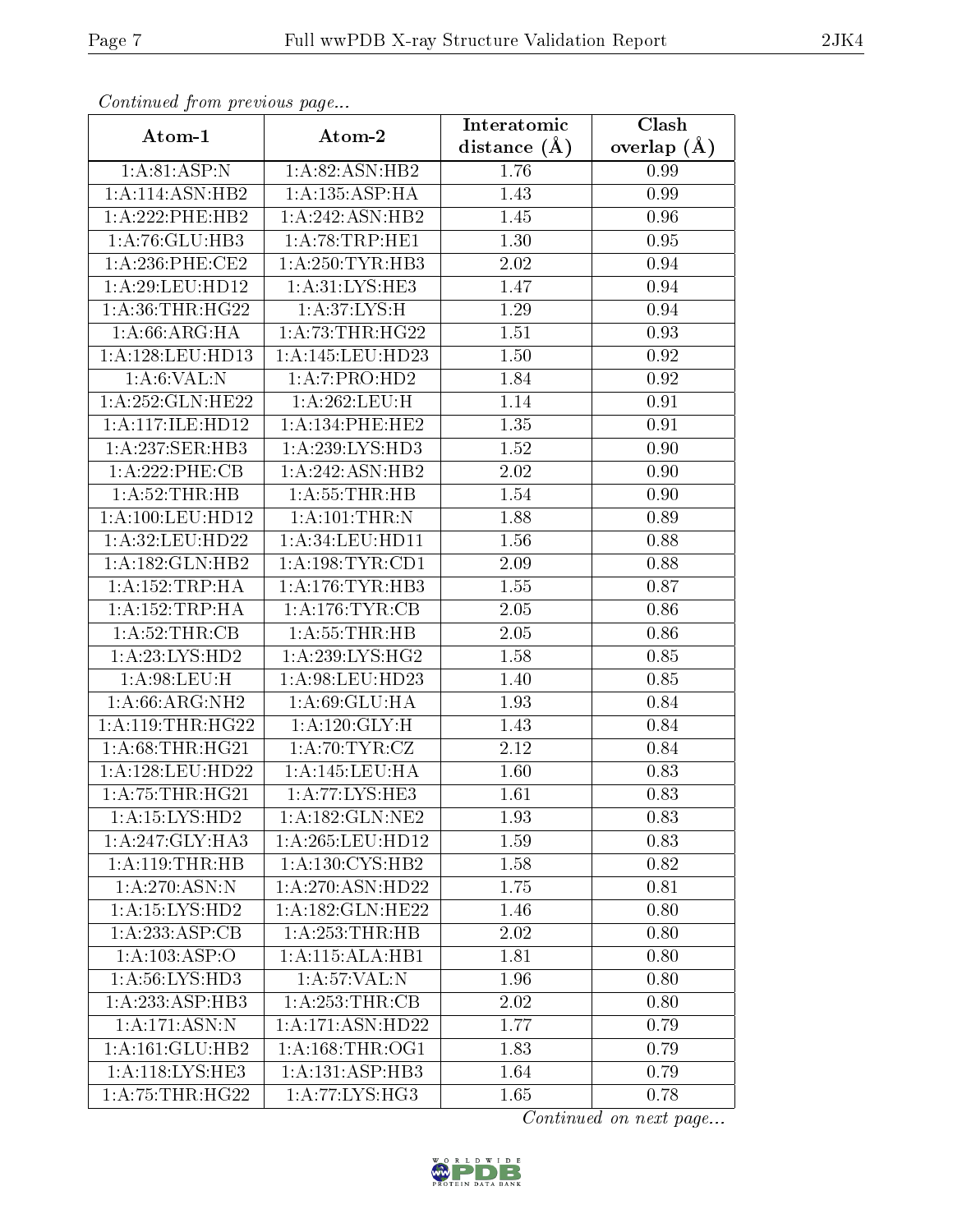| Commuca from previous page           |                              | Interatomic      | Clash         |
|--------------------------------------|------------------------------|------------------|---------------|
| Atom-1                               | Atom-2                       | distance $(\AA)$ | overlap $(A)$ |
| 1:A:126:ILE:HD11                     | 1:A:147:LEU:HD23             | 1.66             | 0.78          |
| 1: A:200:LYS:HZ3                     | $1:A:\overline{203:LYS:HG2}$ | 1.49             | 0.78          |
| 1: A:211:LEU:HD23                    | 1:A:212:ALA:N                | 1.99             | 0.78          |
| 1:A:114:ASN:HB2                      | 1: A: 135: ASP: CA           | 2.14             | 0.77          |
| 1:A:76:GLU:HB3                       | 1: A:78:TRP:NE1              | 1.99             | 0.77          |
| 1: A:112: LYS: HD3                   | 1:A:136:ILE:HG21             | 1.67             | 0.77          |
| 1:A:74:PHE:HE2                       | 1: A:88: ILE: HD13           | 1.48             | 0.77          |
| 1:A:261:THR:O                        | 1: A:262:LEU:HD23            | 1.85             | 0.77          |
| 1: A:116: LYS: HB3                   | $1:A:13\overline{3:ASP:HA}$  | 1.64             | 0.77          |
| 1: A:237: SER:HB3                    | 1: A:239: LYS:CD             | 2.13             | 0.76          |
| 1:A:202:ASN:CB                       | 1:A:205:LEU:HD13             | 2.16             | 0.76          |
| 1:A:262:LEU:HD22                     | 1:A:280:LEU:CD2              | 2.16             | 0.75          |
| 1: A:266:LEU:HB3                     | 1:A:276:HIS:CE1              | 2.22             | 0.75          |
| 1: A:278:LEU:HD23                    | 1: A:279: GLY:N              | 2.00             | 0.75          |
| 1:A:79:ASN:HB2                       | 1: A:83:THR:O                | 1.87             | 0.75          |
| 1:A:13:LEU:H                         | 1:A:13:LEU:HD12              | 1.52             | 0.75          |
| 1:A:252:GLN:HB2                      | 1:A:260:LEU:O                | 1.87             | 0.75          |
| 1:A:200:LYS:NZ                       | 1: A:203:LYS:HG2             | 2.00             | 0.75          |
| 1:A:237:SER:HB2                      | 1:A:249:GLY:H                | 1.52             | 0.74          |
| 1: A:34:LEU:HG                       | 1:A:284:PHE:HB3              | 1.69             | 0.74          |
| 1: A:6: VAL:H                        | 1:A:7:PRO:HD2                | 1.49             | 0.74          |
| 1: A:32: LEU: HD22                   | 1: A:34:LEU:CD1              | 2.18             | 0.74          |
| 1:A:127:ASN:C                        | 1:A:128:LEU:HD23             | 2.08             | 0.74          |
| 1: A:16: SER:O                       | 1: A:20: VAL:HG23            | 1.88             | 0.74          |
| 1:A:127:ASN:O                        | 1:A:128:LEU:HD23             | 1.88             | 0.74          |
| 1: A:8: PRO:HA                       | 1:A:127:ASN:HD21             | 1.52             | 0.73          |
| 1:A:237:SER:CB                       | 1: A:239: LYS: HD3           | 2.18             | 0.73          |
| 1: A: 125: HIS: HB3                  | 1:A:148:GLY:HA3              | 1.70             | 0.73          |
| 1: A:16: SER: N                      | 1: A:198:TYR:OH              | 2.21             | 0.73          |
| 1: A:72: LEU: HD12                   | 1: A:74:PHE:CZ               | 2.24             | 0.73          |
| $1:\overline{A:140:SER:C}$           | 1:A:141:ILE:HD13             | 2.09             | 0.72          |
| 1:A:172:PHE:O                        | 1:A:187:VAL:HB               | 1.89             | 0.72          |
| 1: A:68:THR:HG21                     | 1: A:70:TYR:CE1              | 2.24             | 0.72          |
| 1:A:247:GLY:C                        | 1:A:248:LEU:HD12             | 2.09             | 0.72          |
| 1: A:30: ILE:HG23                    | 1: A:280:LEU:HB2             | 1.70             | 0.72          |
| $1:\overline{A:60:\overline{SER:C}}$ | 1:A:61:LEU:HD23              | 2.09             | 0.72          |
| 1: A:251:THR:HA                      | 1: A:261:THR:HG23            | 1.71             | 0.72          |
| 1: A:116: LYS: HD3                   | 1: A: 133: ASP: OD1          | 1.90             | 0.72          |
| 1:A:142:ARG:HG2                      | 1:A:159:ASN:HD22             | 1.54             | 0.71          |
| 1:A:252:GLN:NE2                      | 1: A:261:THR:HA              | 2.06             | 0.71          |
| 1:A:211:LEU:HD23                     | 1:A:212:ALA:H                | 1.56             | 0.71          |

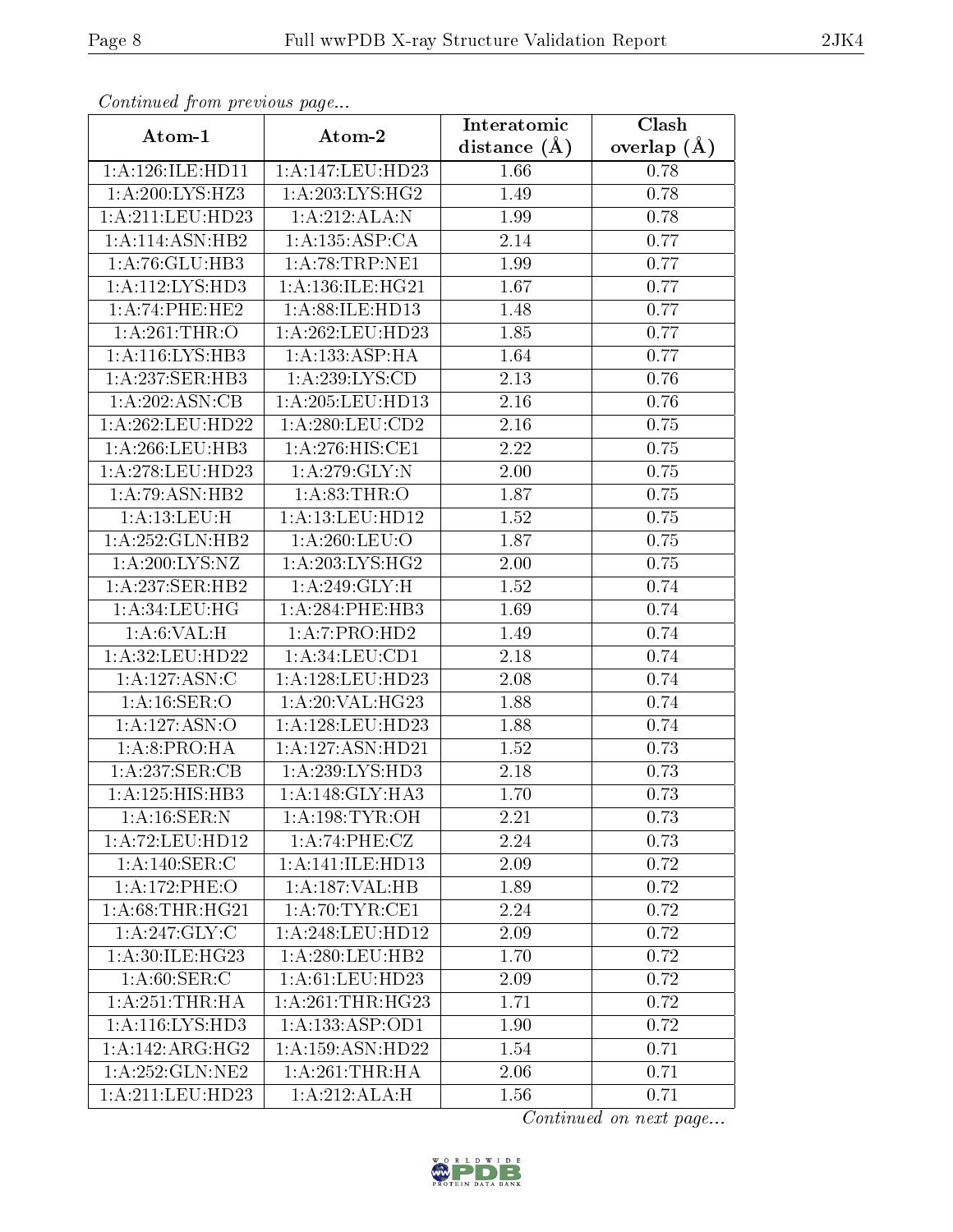| Communa from previous page       |                     | Interatomic       | Clash         |  |
|----------------------------------|---------------------|-------------------|---------------|--|
| Atom-1                           | Atom-2              | distance $(A)$    | overlap $(A)$ |  |
| 1: A:202: ASN:CG                 | 1:A:205:LEU:HB2     | 2.10<br>0.71      |               |  |
| 1: A:37: LYS: HD3                | 1:A:38:SER:N        | $\overline{2.07}$ | 0.70          |  |
| 1: A:247: GLY: CA                | 1: A:265:LEU:HD12   | 2.20<br>0.70      |               |  |
| 1: A:263: SER:O                  | 1: A:278:LEU:HG     | 1.91              | 0.70          |  |
| 1: A:30: ILE: HD12               | 1: A:280:LEU:HD12   | 1.74              | 0.70          |  |
| 1: A:61:LEU:HD23                 | 1: A:61:LEU:N       | 2.07              | 0.70          |  |
| 1:A:170:SER:C                    | 1:A:171:ASN:HD22    | 1.94              | 0.70          |  |
| 1: A: 171: ASN: ND2              | 1:A:189:ASP:HB2     | 2.06              | 0.70          |  |
| 1: A:29: LEU:CD1                 | 1: A:31: LYS: HE3   | 2.21              | 0.70          |  |
| 1:A:200:LYS:HZ1                  | 1: A:203: LYS: HA   | 1.56              | 0.70          |  |
| 1: A:56: LYS:HD2                 | 1: A:58:THR:HG23    | 1.74              | 0.69          |  |
| $1: A: 126: ILE: \overline{CD1}$ | 1:A:147:LEU:HD23    | 2.22              | 0.69          |  |
| 1:A:79:ASN:HB3                   | 1: A:82: ASN:HB3    | 1.73              | 0.69          |  |
| 1:A:102:PHE:CZ                   | 1: A:117: ILE: HG12 | 2.28              | 0.69          |  |
| 1:A:32:LEU:HG                    | 1:A:282:LEU:HB2     | 1.73              | 0.69          |  |
| 1: A:200: LYS: NZ                | 1: A:203: LYS: HA   | 2.07              | 0.69          |  |
| 1:A:252:GLN:HE22                 | 1:A:262:LEU:N       | 1.90              | 0.69          |  |
| 1: A:30: ILE: HD12               | 1: A:280:LEU:HB2    | 1.75              | 0.69          |  |
| 1:A:74:PHE:CE2                   | 1:A:88:ILE:HG23     | 2.27              | 0.69          |  |
| 1:A:17:ALA:O                     | 1: A:21:PHE:N       | 2.25              | 0.68          |  |
| 1:A:227:LYS:HE3                  | 1: A: 235: CYS: HB2 | 1.75              | 0.68          |  |
| 1: A: 72: LEU: HD12              | 1:A:74:PHE:CE1      | 2.27              | 0.68          |  |
| 1: A:191:THR:HG22                | 1:A:215:ALA:CB      | 2.23              | 0.68          |  |
| 1: A:253:THR:C                   | 1:A:254:LEU:HD23    | 2.14              | 0.68          |  |
| 1: A:285: GLN: HG2               | 1:A:286:ALA:H       | 1.58              | 0.68          |  |
| 1: A:266:LEU:HA                  | 1:A:276:HIS:ND1     | 2.08              | 0.68          |  |
| 1: A:118: LYS: CE                | 1:A:131:ASP:HB3     | 2.23              | 0.68          |  |
| 1: A:126: ILE: HGI2              | 1: A:146: VAL:O     | 1.93              | 0.67          |  |
| 1:A:153:LEU:HB2                  | 1:A:175:GLY:O       | 1.94              | 0.67          |  |
| 1: A:1: MET: N                   | 1:A:179:ASP:OD2     | 2.27              | 0.67          |  |
| 1:A:282:LEU:N                    | 1:A:282:LEU:HD12    | 2.09              | 0.67          |  |
| 1:A:5:ALA:HBI                    | 1:A:125:HIS:ND1     | 2.09              | 0.67          |  |
| 1: A:71: GLY: C                  | 1:A:72:LEU:HD23     | 2.14              | 0.67          |  |
| 1:A:202:ASN:ND2                  | 1:A:205:LEU:HD22    | 2.10              | 0.67          |  |
| 1:A:205:LEU:N                    | 1: A:205:LEU:HD12   | 2.10              | 0.67          |  |
| 1:A:212:ALA:O                    | 1:A:221:ARG:NH1     | 2.28              | 0.67          |  |
| 1: A:270: ASN:HB3                | 1:A:273:ALA:HB3     | 1.76              | 0.67          |  |
| 1: A:28: GLY:HA2                 | 1:A:278:LEU:O       | 1.95              | 0.66          |  |
| 1:A:202:ASN:OD1                  | 1: A:205:LEU:HB2    | 1.96              | 0.66          |  |
| 1:A:76:GLU:OE1                   | 1: A:76: GLU:N      | 2.29              | 0.66          |  |
| 1:A:183:LEU:HD12                 | 1: A: 183: LEU: N   | 2.11              | 0.66          |  |

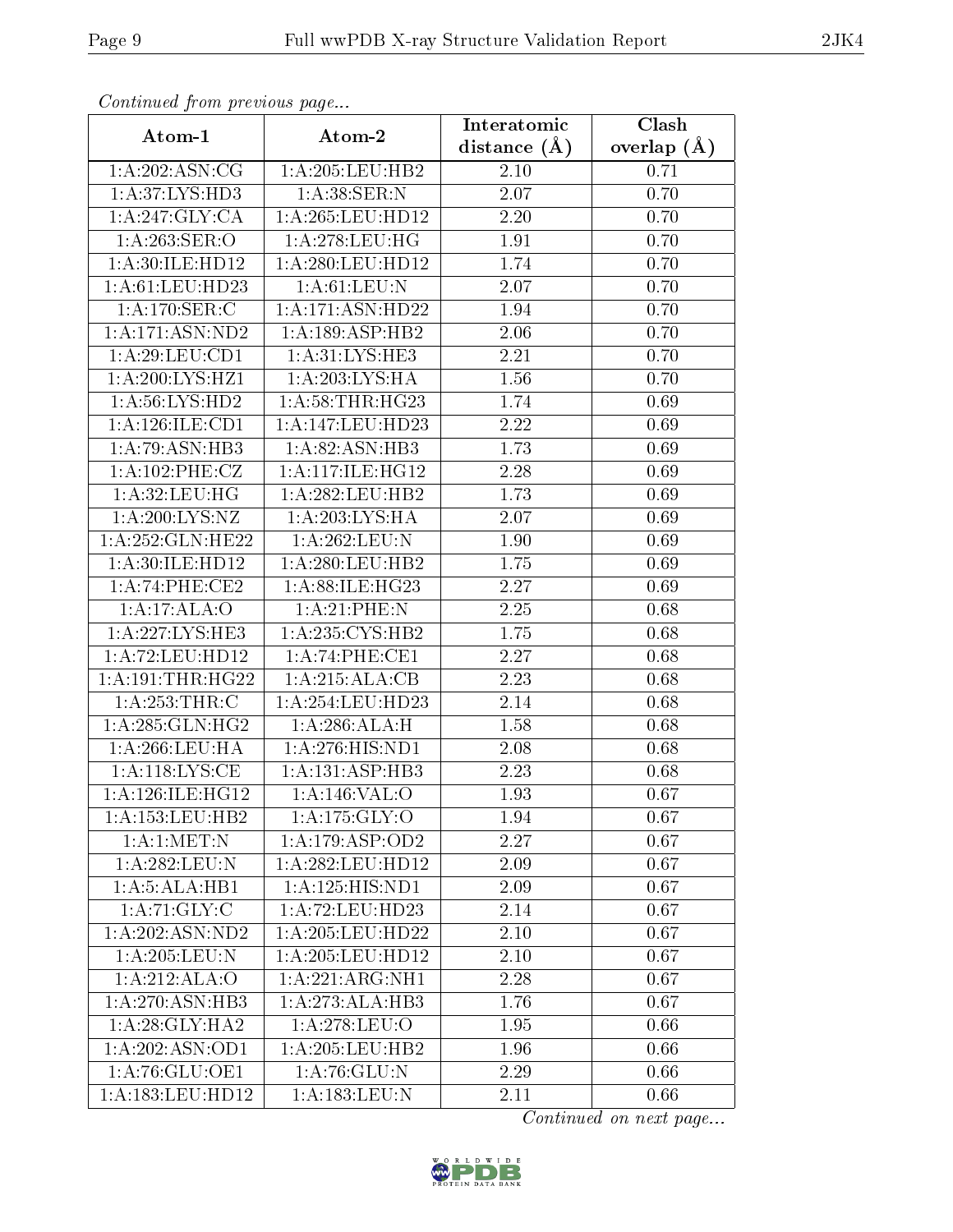| Continuea from previous page<br>$\overline{\textbf{C}}$ lash<br>Interatomic |                            |                   |               |  |  |
|-----------------------------------------------------------------------------|----------------------------|-------------------|---------------|--|--|
| Atom-1                                                                      | Atom-2                     | distance $(\AA)$  | overlap $(A)$ |  |  |
| 1: A:16: SER: HB2                                                           | 1: A: 198: TYR: CE2        | 2.31              | 0.66          |  |  |
| 1:A:72:LEU:HD23                                                             | 1: A:72:LEU:N              | $\overline{2.10}$ | 0.66          |  |  |
| 1: A:253:THR:O                                                              | 1:A:254:LEU:HD23           | 1.96              | 0.66          |  |  |
| 1:A:262:LEU:HD22                                                            | 1:A:280:LEU:HD22           | 1.78              | 0.66          |  |  |
| 1:A:37:LYS:HZ1                                                              | 1: A:39: GLU: HA           | 1.59              | 0.66          |  |  |
| 1: A:79: ASN: ND2                                                           | 1: A:82: ASN:OD1           | 2.29              | 0.65          |  |  |
| 1:A:270:ASN:H                                                               | 1:A:270:ASN:HD22           | 1.43              | 0.65          |  |  |
| 1: A:56: LYS: HD3                                                           | 1: A:57: VAL:H             | 1.59              | 0.65          |  |  |
| 1:A:122:LYS:O                                                               | 1: A:123:ARG:HG3           | 1.97              | 0.65          |  |  |
| 1:A:171:ASN:OD1                                                             | 1:A:188:ASN:HA             | 1.95              | 0.65          |  |  |
| 1:A:237:SER:HB3                                                             | 1: A: 239: LYS: NZ         | 2.11              | 0.65          |  |  |
| 1: A:107: SER:OG                                                            | 1: A:113: LYS:N            | 2.29              | 0.65          |  |  |
| 1: A: 13: LEU: HD12                                                         | 1: A:13:LEU:N              | 2.11              | 0.65          |  |  |
| 1:A:74:PHE:HE2                                                              | 1: A:88: ILE: CD1          | 2.08              | 0.65          |  |  |
| 1:A:119:THR:HB                                                              | 1: A: 130: CYS: CB         | 2.27              | 0.65          |  |  |
| 1: A:36:THR:HG22                                                            | 1: A:37: LYS:N             | 2.09              | 0.65          |  |  |
| 1: A:72:LEU:HA                                                              | 1:A:91:GLU:OE2             | 1.96              | 0.65          |  |  |
| 1:A:81:ASP:HB2                                                              | 1: A:82: ASN:CG            | 2.17              | 0.64          |  |  |
| 1: A:114: ASN:ND2                                                           | $1:\overline{A:114:ASN:O}$ | 2.30              | 0.64          |  |  |
| 1:A:78:TRP:HA                                                               | 1: A:84:LEU:HG             | 1.79              | 0.64          |  |  |
| 1: A:66: ARG: HA                                                            | 1: A:73:THR:CG2            | $\overline{2.25}$ | 0.64          |  |  |
| 1: A:68:THR:HG22                                                            | 1:A:70:TYR:H               | 1.62              | 0.64          |  |  |
| 1:A:126:ILE:HG23                                                            | 1:A:127:ASN:N              | 2.12              | 0.64          |  |  |
| 1: A:43: GLU:N                                                              | 1:A:43:GLU:OE1             | 2.30              | 0.64          |  |  |
| 1: A:126: ILE: HD11                                                         | 1:A:147:LEU:CD2            | 2.26              | 0.64          |  |  |
| 1:A:216:GLY:O                                                               | 1:A:217:ASN:HB2            | 1.98              | 0.63          |  |  |
| 1:A:22:THR:O                                                                | 1: A:24: GLY:N             | 2.30              | 0.63          |  |  |
| 1:A:12:ASP:CB                                                               | 1:A:198:TYR:HE1            | $\overline{2}.12$ | 0.63          |  |  |
| 1: A: 152: TRP: HA                                                          | 1: A:176:TYR:HB2           | 1.81              | 0.63          |  |  |
| 1:A:182:GLN:HB2                                                             | 1: A: 198: TYR: HD1        | 1.63              | 0.63          |  |  |
| 1: A:47: SER:HB2                                                            | 1: A:60: SER:O             | 1.98              | 0.63          |  |  |
| 1: A:16: SER: HA                                                            | 1: A:19: ASP:HB3           | 1.79              | 0.63          |  |  |
| 1: A:6: VAL: HG23                                                           | 1:A:7:PRO:H <sub>D3</sub>  | 1.79              | 0.63          |  |  |
| 1:A:81:ASP:CA                                                               | 1: A:82: ASN:HB2           | 2.28              | 0.63          |  |  |
| 1:A:78:TRP:HB3                                                              | 1:A:84:LEU:HD21            | 1.79              | 0.62          |  |  |
| 1:A:128:LEU:HD22                                                            | 1:A:145:LEU:CA             | 2.29              | 0.62          |  |  |
| 1: A:270: ASN:HB2                                                           | 1: A:274: GLY:O            | 1.99              | 0.62          |  |  |
| 1: A:228:TYR:O                                                              | 1:A:230:ILE:N              | 2.33              | 0.62          |  |  |
| 1: A:75:THR:HG21                                                            | 1: A:77: LYS: CE           | 2.29              | 0.62          |  |  |
| 1:A:241:ASN:CB                                                              | 1: A:245:LEU:HB2           | 2.29              | 0.62          |  |  |
| 1: A:66:ARG:HH22                                                            | 1:A:69:GLU:HA              | 1.64              | 0.62          |  |  |

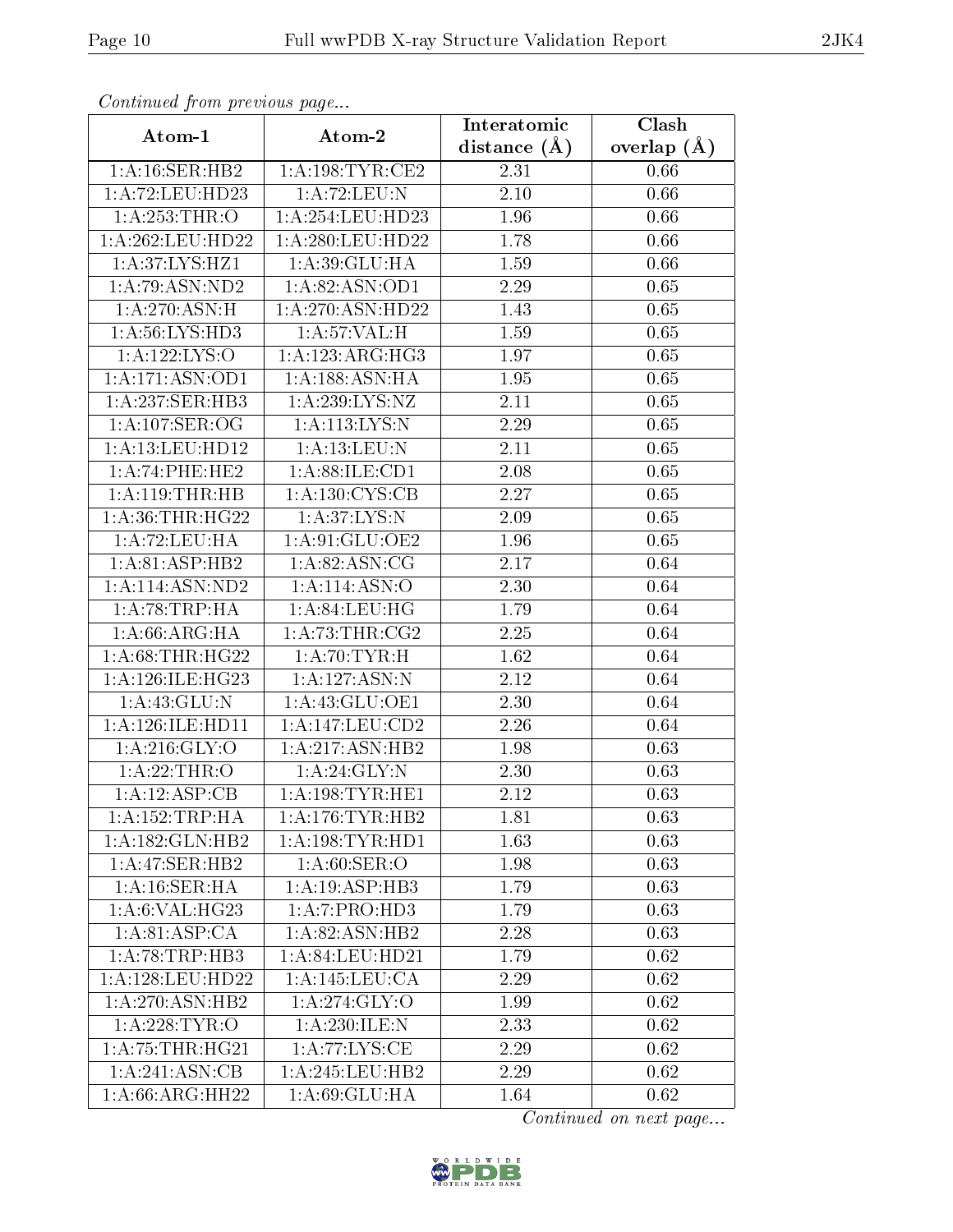| Continuea from previous page<br>Clash<br>Interatomic |                              |                |               |  |  |
|------------------------------------------------------|------------------------------|----------------|---------------|--|--|
| Atom-1                                               | Atom-2                       | distance $(A)$ | overlap $(A)$ |  |  |
| 1:A:262:LEU:HD22                                     | 1:A:280:LEU:HD23             | 1.80           | 0.62          |  |  |
| 1: A:52:THR:OG1                                      | 1: A: 55: THR: HB            | 1.99           | 0.62          |  |  |
| 1:A:236:PHE:CD2                                      | 1: A:250: TYR: HB3           | 2.35           | 0.62          |  |  |
| 1:A:241:ASN:HB3                                      | 1:A:245:LEU:HB2              | 1.81           | 0.61          |  |  |
| 1:A:230:ILE:HG22                                     | 1:A:232:PRO:HD2              | 1.82           | 0.61          |  |  |
| 1: A:34:LEU:HA                                       | 1:A:284:PHE:O                | 2.00           | 0.61          |  |  |
| 1: A:38: SER:HG                                      | 1:A:44:PHE:HE1               | 1.48           | 0.61          |  |  |
| 1:A.83:THR:O                                         | 1:A:84:LEU:HD12              | 2.00           | 0.61          |  |  |
| 1:A:98:LEU:H                                         | 1:A:98:LEU:CD2               | 2.09           | 0.61          |  |  |
| 1: A:191:THR:HG22                                    | 1:A:215:ALA:HB3              | 1.82           | 0.61          |  |  |
| 1:A:192:GLU:OE1                                      | 1: A:214:THR:HG23            | 2.01           | 0.61          |  |  |
| 1:A:197:ILE:N                                        | 1: A:197: ILE: HD12          | 2.15           | 0.61          |  |  |
| 1:A:17:ALA:O                                         | 1:A:20:VAL:N                 | 2.33           | 0.61          |  |  |
| 1: A:34:LEU:HD12                                     | 1: A:34:LEU:N                | 2.15           | 0.61          |  |  |
| $1: A:102:$ PHE:CE2                                  | 1: A:117: ILE: HG12          | 2.36           | 0.61          |  |  |
| 1: A:37: LYS:NZ                                      | 1:A:39:GLU:HA                | 2.14           | 0.61          |  |  |
| 1: A:23: LYS: HA                                     | 1:A:249:GLY:HA3              | 1.81           | 0.60          |  |  |
| 1:A:13:LEU:H                                         | 1: A:13: LEU: CD1            | 2.13           | 0.60          |  |  |
| 1: A: 15: LYS: HB2                                   | 1:A:198:TYR:CZ               | 2.36           | 0.60          |  |  |
| 1: A:128: LEU: HD13                                  | 1:A:145:LEU:CD2              | 2.28           | 0.60          |  |  |
| 1: A: 158: MET: HA                                   | 1: A:170: SER:HB3            | 1.82           | 0.60          |  |  |
| 1: A: 158: MET: HA                                   | 1: A:170: SER: CB            | 2.31           | 0.60          |  |  |
| 1: A:6: VAL:HG23                                     | 1:A:7:PRO:CD                 | 2.32           | 0.60          |  |  |
| 1: A:116: LYS: HB2                                   | 1:A:132:MET:O                | 2.02           | 0.59          |  |  |
| 1: A:171: ASN:ND2                                    | 1: A:171: ASN: N             | 2.49           | 0.59          |  |  |
| 1: A: 156: TYR: HD2                                  | 1:A:172:PHE:CD2              | 2.19           | 0.59          |  |  |
| 1:A:173:ALA:HB1                                      | 1: A: 185: THR:O             | 2.02           | 0.59          |  |  |
| 1: A:270:ASN:N                                       | 1:A:270:ASN:ND2              | 2.49           | $0.59\,$      |  |  |
| 1: A: 188: ASN: HB2                                  | 1:A:192:GLU:HB2              | 1.85           | 0.59          |  |  |
| 1: A:285: GLN:CG                                     | 1:A:286:ALA:H                | 2.15           | 0.59          |  |  |
| 1:A:202:ASN:HB2                                      | 1: A:205:LEU:H               | 1.68           | 0.58          |  |  |
| 1:A:74:PHE:HA                                        | 1: A:87: GLU:O               | 2.03           | 0.58          |  |  |
| 1: A:174: VAL:HG12                                   | 1: A: 175: GLY:N             | 2.18           | 0.58          |  |  |
| 1: A:16: SER: HB2                                    | 1:A:198:TYR:CZ               | 2.38           | 0.58          |  |  |
| 1: A:241: ASN:CG                                     | 1: A:243: SER:HG             | 2.06           | 0.58          |  |  |
| 1: A:260:LEU:HD12                                    | 1: A:281: GLY:O              | 2.03           | 0.58          |  |  |
| 1:A:149:TYR:HB3                                      | 1: A: 152: TRP: HB3          | 1.86           | 0.58          |  |  |
| 1:A:24:GLY:HA2                                       | 1: A:261:THR:CG2             | 2.34           | 0.57          |  |  |
| 1: A:268: GLY:O                                      | $1:A:276:HIS:\overline{NE2}$ | 2.37           | 0.57          |  |  |
| $1:A:5:A\overline{LA:HBI}$                           | $1:A:125:HI\overline{S:CE1}$ | 2.38           | 0.57          |  |  |
| 1:A:66:ARG:NH1                                       | 1: A:68:THR:O                | 2.34           | 0.57          |  |  |

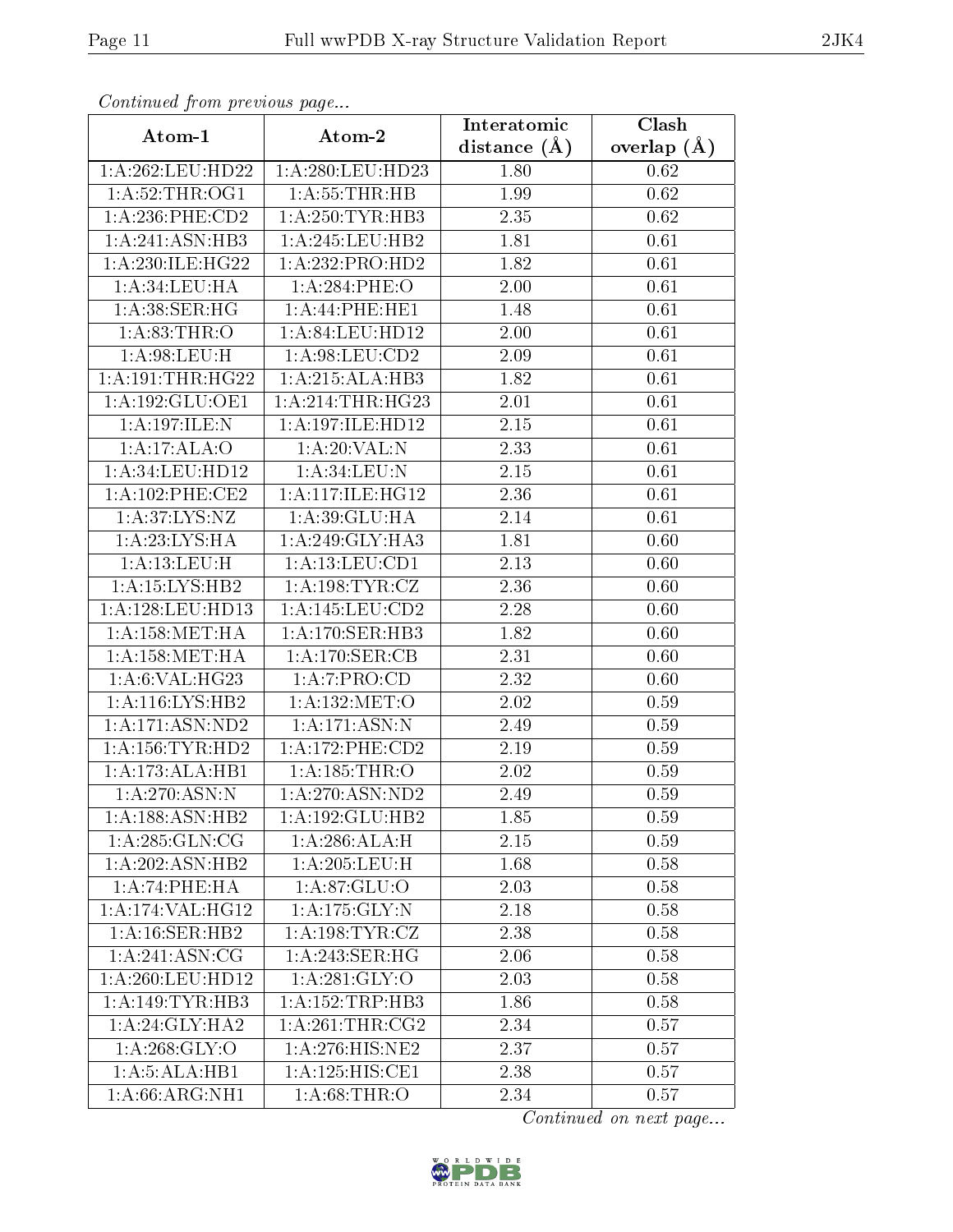| Continuea from previous page<br>Clash<br>Interatomic |                                 |                |               |  |
|------------------------------------------------------|---------------------------------|----------------|---------------|--|
| Atom-1                                               | Atom-2                          | distance $(A)$ | overlap $(A)$ |  |
| 1: A:211:LEU:HG                                      | 1:A:222:PHE:HA                  | 1.85           | 0.57          |  |
| 1:A:278:LEU:HD21                                     | 1:A:280:LEU:HD23                | 1.87           | 0.57          |  |
| 1: A:90: VAL: CG2                                    | 1: A:100:LEU:HG                 | 2.35           | 0.57          |  |
| 1:A:17:ALA:C                                         | 1:A:20:VAL:H                    | 2.07           | 0.57          |  |
| 1: A: 156: TYR: HD2                                  | 1: A:172:PHE:CG                 | 2.22           | 0.57          |  |
| 1:A:93:GLN:NE2                                       | 1: A:94:LEU:H                   | 2.03           | 0.57          |  |
| 1:A:117:1LE:HD12                                     | 1:A:134:PHE:CE2                 | 2.27           | 0.57          |  |
| 1:A:19:ASP:O                                         | 1: A:22:THR:HG22                | 2.05           | 0.57          |  |
| 1:A:91:GLU:OE1                                       | 1: A:91: GLU:N                  | 2.36           | 0.57          |  |
| 1: A:237: SER:HB3                                    | 1: A:239:LYS:CE                 | 2.35           | 0.57          |  |
| 1: A:82: ASN:O                                       | 1:A:83:THR:HB                   | 2.05           | 0.56          |  |
| 1: A:90: VAL: N                                      | 1: A: 100: LEU: O               | 2.34           | 0.56          |  |
| 1: A: 128: LEU: CD2                                  | 1:A:145:LEU:HA                  | 2.33           | 0.56          |  |
| 1: A: 156: TYR: HA                                   | 1: A:172: PHE:HD2               | 1.69           | 0.56          |  |
| 1: A:28: GLY: C                                      | 1:A:29:LEU:HD23                 | 2.25           | 0.56          |  |
| 1:A:116:LYS:CB                                       | 1:A:133:ASP:HA                  | 2.33           | 0.56          |  |
| 1:A:125:HIS:HB3                                      | 1:A:148:GLY:CA                  | 2.34           | 0.56          |  |
| 1:A:37:LYS:HE2                                       | 1: A:38: SER:O                  | 2.05           | 0.56          |  |
| 1: A:270: ASN:HB2                                    | 1: A:274: GLY:H                 | 1.71           | 0.56          |  |
| 1:A:112:LYS:HD3                                      | 1: A: 136: ILE: C <sub>G2</sub> | 2.35           | 0.56          |  |
| 1:A:100:LEU:HD12                                     | 1:A:101:THR:H                   | 1.69           | 0.56          |  |
| 1:A:103:ASP:OD2                                      | 1: A:118: LYS: HG2              | 2.06           | 0.56          |  |
| 1: A:26: GLY:HA3                                     | 1: A:29:LEU:HD21                | 1.88           | 0.56          |  |
| 1: A:119:THR:CB                                      | 1: A: 130: CYS: HB2             | 2.32           | 0.55          |  |
| 1:A:15:LYS:HB2                                       | 1: A:198: TYR:OH                | 2.06           | 0.55          |  |
| 1:A:74:PHE:CD2                                       | 1:A:88:ILE:HG12                 | 2.40           | 0.55          |  |
| 1: A:180: GLU:OE2                                    | 1:A:200:LYS:HE2                 | 2.06           | 0.55          |  |
| 1:A:231:ASP:N                                        | 1:A:232:PRO:HD2                 | 2.20           | 0.55          |  |
| 1:A:17:ALA:HA                                        | 1:A:20:VAL:HB                   | 1.87           | 0.55          |  |
| 1: A:30: ILE: HD12                                   | $1: A:280:$ LEU:CG              | 2.35           | 0.55          |  |
| 1:A:245:LEU:HD12                                     | 1: A:245:LEU:N                  | 2.20           | 0.55          |  |
| 1:A:183:LEU:HD12                                     | 1: A: 183: LEU:H                | 1.71           | 0.55          |  |
| 1: A:247: GLY:HA3                                    | 1: A:265:LEU:CD1                | 2.32           | 0.55          |  |
| 1:A.83:THR:C                                         | 1:A:84:LEU:HD12                 | 2.26           | 0.55          |  |
| 1: A:128:LEU:HD22                                    | 1:A:146:VAL:N                   | 2.21           | 0.55          |  |
| 1: A:94:LEU:HD23                                     | 1: A:94:LEU:C                   | 2.28           | 0.55          |  |
| 1: A: 128: LEU: HB3                                  | 1:A:144:ALA:O                   | 2.07           | 0.54          |  |
| 1: A:126: ILE: HG13                                  | 1:A:147:LEU:HA                  | 1.88           | 0.54          |  |
| 1: A:230: ILE: HG12                                  | 1: A:235: CYS:HA                | 1.88           | 0.54          |  |
| 1: A:52:THR:O                                        | 1: A:54:THR:N                   | 2.40           | 0.54          |  |
| 1: A:210: ASN:O                                      | 1:A:211:LEU:HB2                 | 2.07           | 0.54          |  |

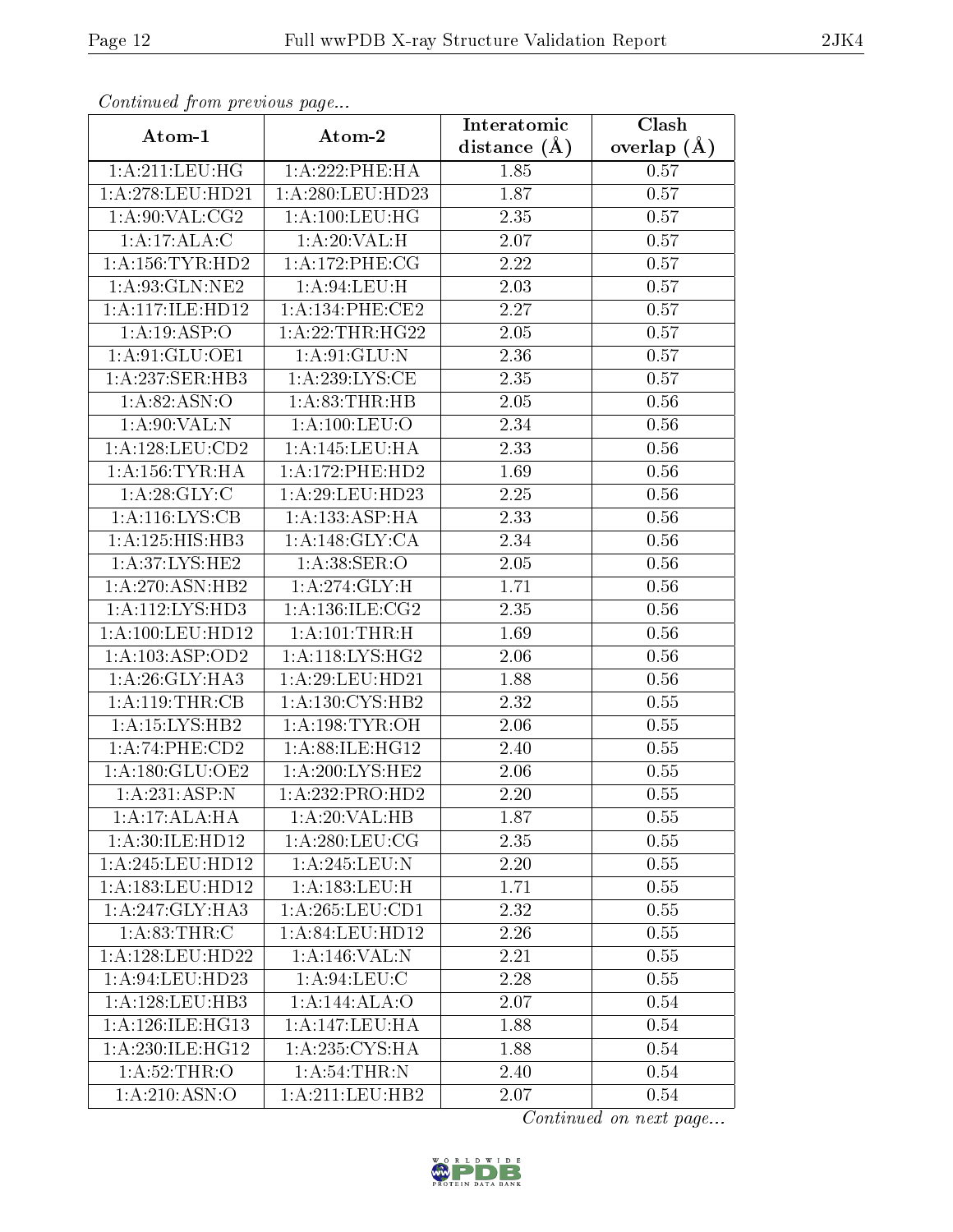| Communa from previous page   |                                   | Interatomic       | Clash         |  |
|------------------------------|-----------------------------------|-------------------|---------------|--|
| Atom-1                       | Atom-2                            | distance $(A)$    | overlap $(A)$ |  |
| 1: A:237: SER: HB2           | 1: A:249: GLY:N                   | 2.22              | 0.54          |  |
| 1:A:24:GLY:HA2               | 1:A:261:THR:HG22                  | 1.88              | 0.54          |  |
| 1:A:232:PRO:O                | 1:A:234:ALA:N                     | 2.41              | $0.54\,$      |  |
| 1:A:202:ASN:HB2              | 1:A:205:LEU:HD13                  | 1.89              | 0.54          |  |
| 1: A:98: LEU: N              | 1:A:98:LEU:HD23                   | $2.18\,$          | $0.54\,$      |  |
| 1: A:114: ASN:HB2            | 1:A:135:ASP:CB                    | 2.38              | 0.53          |  |
| 1:A:112:LYS:CB               | 1: A: 136: ILE: HD12              | $\overline{2}.38$ | 0.53          |  |
| 1:A:118:LYS:NZ               | 1:A:131:ASP:HB3                   | 2.23              | 0.53          |  |
| 1:A:8:PRO:HG2                | 1: A:10:TYR:CD1                   | 2.44              | 0.53          |  |
| 1:A:243:SER:O                | 1: A:244: SER:HB3                 | 2.08              | 0.53          |  |
| 1:A:30:ILE:HD12              | 1: A:280:LEU:CD1                  | 2.37              | 0.53          |  |
| 1: A: 132: MET:CE            | 1:A:134:PHE:HZ                    | 2.22              | 0.53          |  |
| $1:A:179.\overline{ASP:O}$   | 1:A:180:GLU:HB2                   | 2.08              | 0.53          |  |
| 1:A:170:SER:O                | 1:A:189:ASP:HB2                   | 2.09              | 0.53          |  |
| 1:A:239:LYS:O                | 1:A:247:GLY:O                     | 2.26              | 0.53          |  |
| 1:A:44:PHE:O                 | 1: A: 45: THR: HG23               | 2.09              | 0.53          |  |
| 1: A:16: SER: N              | 1: A: 198: TYR: CE2               | 2.77              | 0.53          |  |
| 1:A:74:PHE:CE2               | 1: A:88: ILE: HG12                | 2.44              | 0.52          |  |
| 1: A:142: ARG: CG            | 1:A:159:ASN:HD22                  | 2.21              | 0.52          |  |
| 1:A:8:PRO:HG3                | 1: A:10:TYR:CE1                   | 2.45              | 0.52          |  |
| 1:A:16:SER:CA                | 1: A:19: ASP:HB3                  | 2.39              | 0.52          |  |
| $1: A:268: \overline{GLY:O}$ | 1: A:269: LYS: HG3                | $2.10\,$          | 0.52          |  |
| 1: A: 55: THR:O              | 1: A: 55: THR: HG22               | 0.52<br>2.09      |               |  |
| 1: A: 157: GLN:O             | 1:A:170:SER:HB2                   | 2.10              | 0.52          |  |
| 1: A:126: ILE: O             | 1:A:127:ASN:HB3                   | 2.08              | 0.52          |  |
| 1: A:62: GLU:OE1             | 1: A:77: LYS: HG2                 | 2.08              | 0.52          |  |
| 1: A:119:THR:HG22            | 1: A: 120: GLY: N                 | 2.19              | 0.52          |  |
| 1: A: 175: GLY: HA3          | $1:A:184:HIS:\overline{HA}$       | 1.91              | 0.52          |  |
| 1: A:32:LEU:HG               | 1:A:282:LEU:CB                    | 2.40              | 0.52          |  |
| 1:A:266:LEU:HD12             | 1: A:266:LEU: N                   | 2.25              | 0.52          |  |
| 1: A:156: TYR:CD2            | $1:A:172:PHE:\overline{CD2}$      | 2.98              | 0.52          |  |
| 1: A:278:LEU:C               | 1:A:278:LEU:HD23                  | 2.29              | 0.52          |  |
| 1:A:148:GLY:HA2              | 1:A:153:LEU:CD2                   | 2.40              | 0.51          |  |
| 1:A:90:VAL:HG21              | 1: A: 100: LEU: HG                | 1.91              | 0.51          |  |
| 1: A:176: TYR: CE1           | 1: A: 183: LEU: HD13              | 2.45              | 0.51          |  |
| 1:A:222:PHE:HB2              | 1:A:242:ASN:CB                    | 2.29              | 0.51          |  |
| 1:A:252:GLN:HE21             | 1: A:261:THR:HA                   | 1.75              | 0.51          |  |
| 1:A:151:GLY:O                | 1: A:176:TYR:HB2                  | 2.09              | 0.51          |  |
| 1:A:202:ASN:O                | 1: A:205:LEU:O                    | 2.29              | 0.51          |  |
| 1: A:246: ILE:O              | 1:A:266:LEU:O                     | 2.28              | 0.51          |  |
| 1: A: 193: PHE: O            | $1:A:213:\overline{\text{TRP:N}}$ | 2.43              | 0.51          |  |

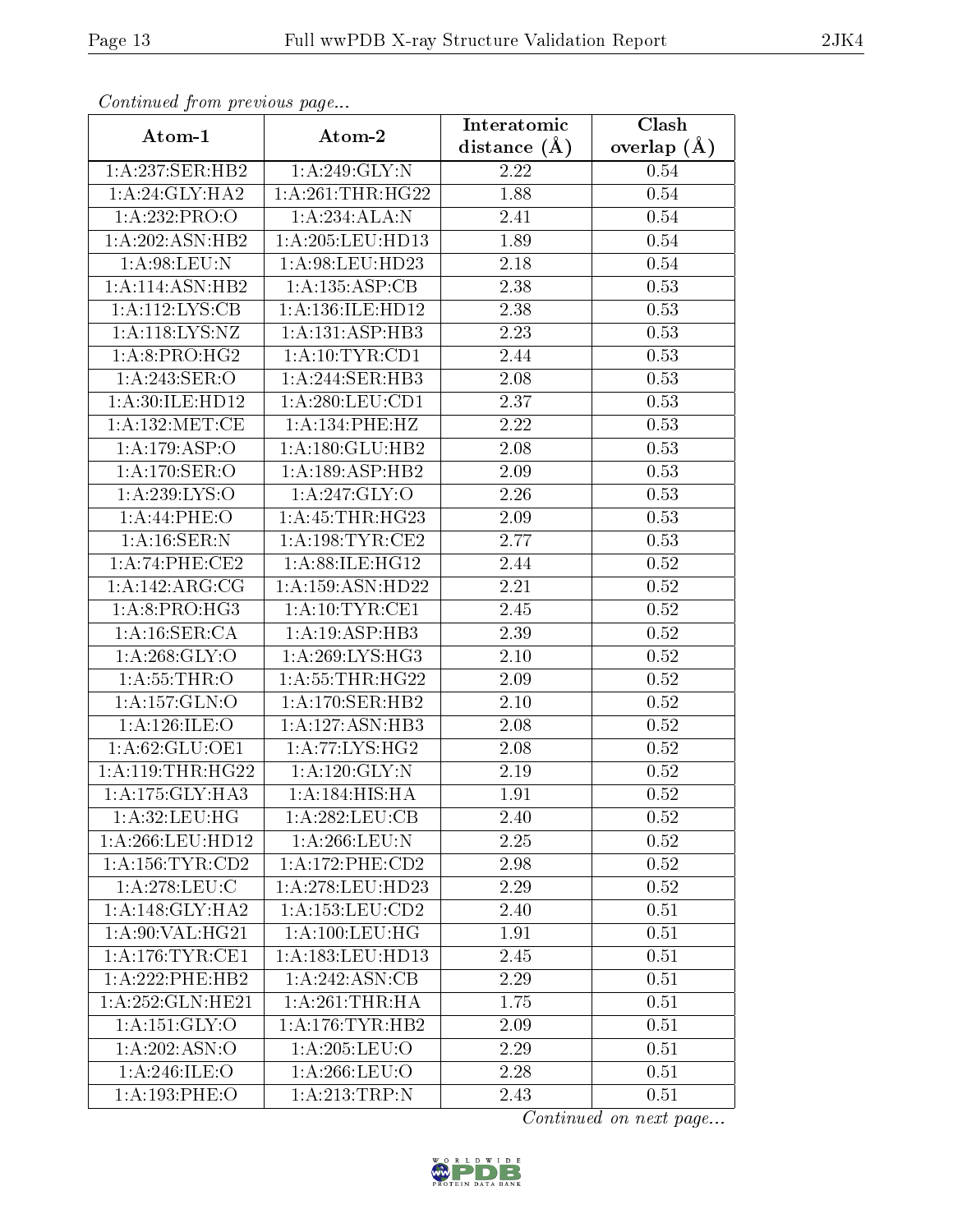| Continuea from previous page<br>Clash<br>Interatomic |                      |                   |               |  |  |
|------------------------------------------------------|----------------------|-------------------|---------------|--|--|
| Atom-1                                               | Atom-2               | distance $(A)$    | overlap $(A)$ |  |  |
| 1:A:196:SER:C                                        | 1:A:197:ILE:HD12     | 2.31              | 0.51          |  |  |
| 1: A: 156: TYR: CD2                                  | 1:A:172:PHE:CG       | 2.98<br>0.51      |               |  |  |
| 1: A:45:THR:OG1                                      | 1:A:62:GLU:HG3       | 2.11<br>0.51      |               |  |  |
| 1: A:5: ALA:O                                        | 1: A: 124: GLU:O     | 2.29              | 0.51          |  |  |
| 1: A:30: ILE: HD12                                   | 1:A:280:LEU:CB       | 2.40              | 0.51          |  |  |
| 1:A:66:ARG:NH2                                       | 1: A:68:THR:O        | 2.41              | 0.51          |  |  |
| 1: A:270: ASN:CB                                     | 1:A:273:ALA:HB3      | 2.41              | 0.50          |  |  |
| 1:A:262:LEU:CD2                                      | 1: A:280:LEU:HD22    | 2.41              | 0.50          |  |  |
| 1: A:65:TYR:HH                                       | 1: A:67:TRP:HD1      | 1.58              | 0.50          |  |  |
| 1: A:67:TRP:O                                        | 1: A:68:THR:O        | 2.29              | 0.50          |  |  |
| 1: A: 132: MET: SD                                   | 1:A:134:PHE:HZ       | 2.34              | 0.50          |  |  |
| 1: A:200:LYS:HZ1                                     | 1: A:203: LYS:CA     | 2.24              | 0.50          |  |  |
| 1:A:203:LYS:O                                        | 1:A:229:GLN:HB3      | 2.11              | 0.50          |  |  |
| 1: A:71: GLY:O                                       | 1:A:91:GLU:OE2       | 2.29              | 0.50          |  |  |
| 1: A: 125: HIS: HB3                                  | 1:A:148:GLY:C        | 2.31              | 0.50          |  |  |
| 1: A:268: GLY: C                                     | 1:A:269:LYS:HG3      | 2.32              | 0.50          |  |  |
| 1: A:219: ASN:ND2                                    | 1: A:220:THR:N       | $\overline{2.59}$ | 0.50          |  |  |
| 1:A:115:ALA:C                                        | 1: A:116: LYS: HG2   | 2.32              | 0.50          |  |  |
| 1:A:255:LYS:HG3                                      | 1:A:256:PRO:N        | 2.25              | 0.50          |  |  |
| 1:A:68:THR:HG21                                      | 1: A:70:TYR:CE2      | 2.46              | 0.50          |  |  |
| 1:A:211:LEU:HD21                                     | 1: A:220:THR:CG2     | 2.42              | 0.50          |  |  |
| 1: A:8: PRO:HA                                       | 1: A: 127: ASN: ND2  | 2.24              | 0.50          |  |  |
| 1: A:228:TYR:O                                       | 1:A:230:ILE:HG12     | 2.10              | 0.50          |  |  |
| 1:A:56:LYS:HD2                                       | 1: A:58:THR:CG2      | $\overline{2.40}$ | 0.50          |  |  |
| 1: A:70:TYR:CD1                                      | 1:A:71:GLY:N         | 2.80              | 0.50          |  |  |
| 1:A:78:TRP:HA                                        | 1:A:84:LEU:CD2       | 2.42              | 0.50          |  |  |
| 1:A:222:PHE:O                                        | 1:A:241:ASN:OD1      | 2.30              | 0.50          |  |  |
| 1: A: 258: ILE: HA                                   | 1: A: 283: GLU:O     | 2.11              | 0.49          |  |  |
| 1:A:12:ASP:HA                                        | 1: A: 198: TYR: CE1  | 2.47              | 0.49          |  |  |
| 1:A:135:ASP:OD2                                      | 1: A: 138: GLY: O    | 2.30              | 0.49          |  |  |
| 1: A:6: VAL:O                                        | 1:A:7:PRO:O          | 2.30              | 0.49          |  |  |
| 1:A:81:ASP:HB2                                       | 1:A:82:ASN:CB        | 2.42              | 0.49          |  |  |
| 1: A:9:THR:O                                         | 1:A:13:LEU:HD13      | 2.13              | 0.49          |  |  |
| 1: A: 121: TYR: CD2                                  | 1:A:122:LYS:N        | 2.80              | 0.49          |  |  |
| 1:A:8:PRO:CG                                         | 1: A:10:TYR:CE1      | 2.96              | 0.49          |  |  |
| 1: A:78:TRP:CD1                                      | 1:A:78:TRP:N         | 2.80              | 0.49          |  |  |
| 1:A:112:LYS:CA                                       | 1: A: 136: ILE: HD12 | 2.43              | 0.48          |  |  |
| 1:A:140:SER:O                                        | 1:A:141:1LE:HD13     | 2.13              | 0.48          |  |  |
| 1:A:182:GLN:NE2                                      | 1: A: 198: TYR: CE1  | 2.81              | 0.48          |  |  |
| 1:A:237:SER:N                                        | 1:A:249:GLY:O        | 2.46              | 0.48          |  |  |
| 1: A:38: SER:OG                                      | 1:A:44:PHE:HE1       | 1.95              | 0.48          |  |  |

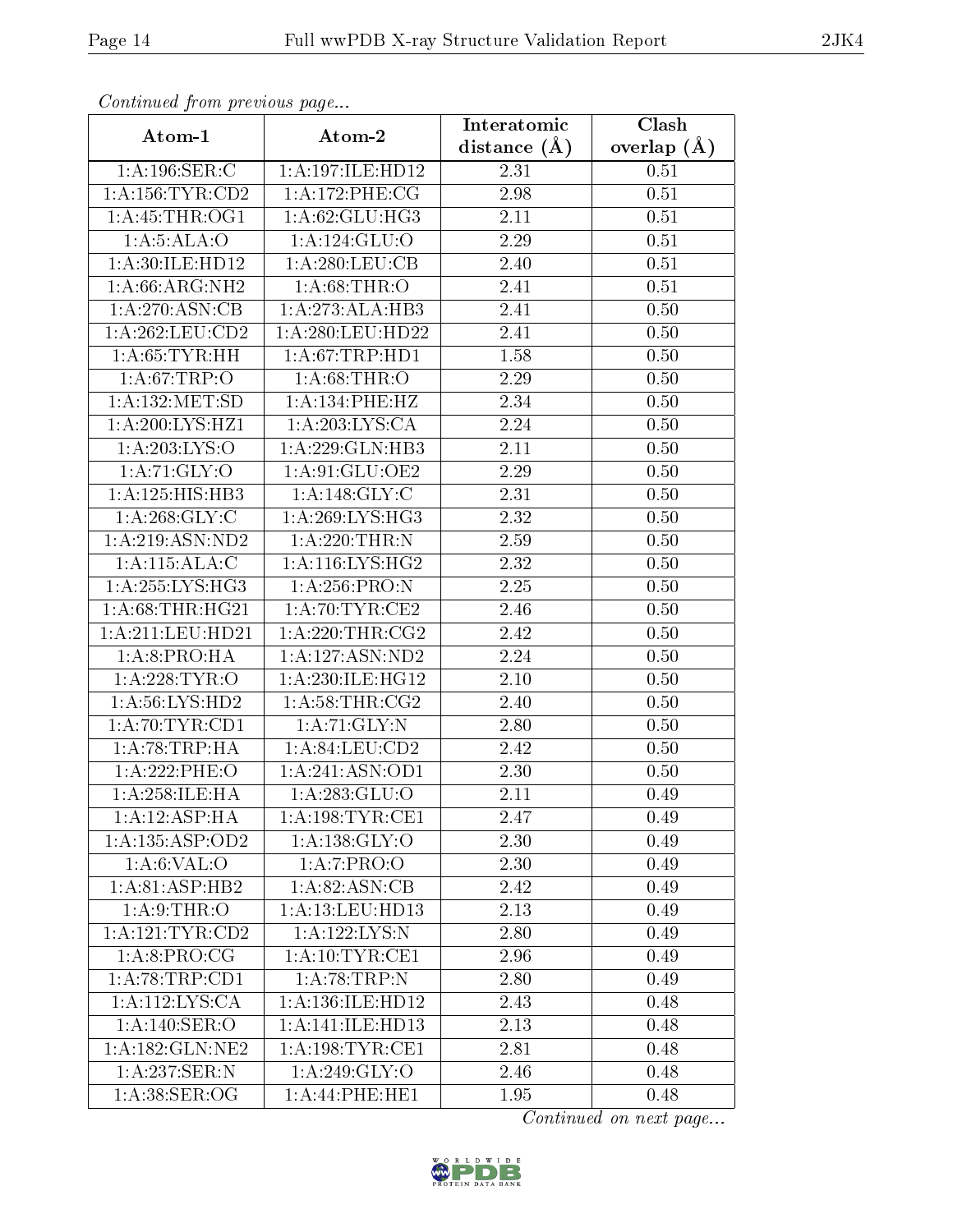| Continuea from previous page |                                 | Interatomic       | Clash         |
|------------------------------|---------------------------------|-------------------|---------------|
| Atom-1                       | Atom-2                          | distance $(A)$    | overlap $(A)$ |
| 1:A:227:LYS:HE3              | 1:A:235:CYS:CB                  | 2.42              | 0.48          |
| 1: A:16: SER: N              | 1: A: 198: TYR: CZ              | 2.81              | 0.48          |
| 1: A:23: LYS: HB2            | 1:A:239:LYS:HE2                 | 1.95              | 0.48          |
| 1: A:66: ARG: HH22           | 1: A:69: GLU:CA                 | 2.24              | 0.48          |
| $1:A:66:ARG:\overline{HH12}$ | 1: A:68:THR:C                   | 2.15              | 0.48          |
| 1:A:123:ARG:O                | 1: A: 124: GLU: O               | 2.30              | 0.48          |
| 1:A:244:SER:C                | 1: A:245:LEU:HD12               | $\overline{2}.33$ | 0.48          |
| 1: A:237: SER:HB3            | 1: A:239: LYS: HZ3              | 1.77              | 0.48          |
| 1:A:107:SER:HB2              | 1: A:111: GLY:HA3               | 1.95              | 0.47          |
| 1: A:75:THR:CG2              | 1:A:77:LYS:HE3                  | 2.39              | 0.47          |
| 1:A:106:PHE:HE1              | 1:A:108:PRO:HA                  | 1.78              | 0.47          |
| 1: A: 55: THR: O             | 1: A:56: LYS: HB2               | 2.14              | 0.47          |
| 1: A: 162: THR: HG22         | 1:A:164:LYS:H                   | 1.79              | 0.47          |
| 1: A:211:LEU:HD12            | $1:A:222:PHE:\overline{CD2}$    | 2.50              | 0.47          |
| 1: A: 132: MET: SD           | 1: A:134: PHE: CZ               | 3.07              | 0.47          |
| 1:A:78:TRP:HA                | 1: A:84:LEU:CG                  | 2.42              | 0.47          |
| 1: A:262:LEU:CD2             | 1:A:280:LEU:HA                  | 2.44              | 0.47          |
| 1:A:79:ASN:HB3               | 1:A:82:ASN:CB                   | 2.43              | 0.47          |
| 1: A:10: TYR:O               | 1:A:11:ALA:O                    | 2.31              | 0.47          |
| 1: A: 190: GLY: O            | 1: A:191:THR:HB                 | 2.15              | 0.47          |
| 1: A:36:THR:CG2              | 1: A:37: LYS:H                  | 2.12              | 0.47          |
| 1: A:282:LEU:CD1             | 1:A:282:LEU:N                   | 2.78              |               |
| 1:A:49:SER:O                 | 1: A:58:THR:O                   | 2.32<br>0.47      |               |
| 1: A: 153: LEU: O            | $1:A:175:\overline{GLY:O}$      | 2.32              | 0.47          |
| $1: A: 42:$ LEU:HD23         | 1: A:65:TYR:CD1                 | 2.50              | 0.47          |
| 1: A: 121: TYR: HD2          | 1:A:122:LYS:N                   | $\overline{2}.13$ | 0.46          |
| 1: A:70: TYR:O               | 1: A:71: GLY:O                  | 2.32              | 0.46          |
| 1: A: 106: PHE: HB2          | $1: A:113: LYS: \overline{HG3}$ | 1.98              | 0.46          |
| $1:A:\overline{171:ASN:CG}$  | 1:A:189:ASP:H                   | 2.18              | 0.46          |
| 1: A:194: GLY: HA2           | 1:A:212:ALA:HA                  | 1.97              | 0.46          |
| 1:A:185:THR:HA               | 1: A:195: GLY:HA2               | 1.97              | 0.46          |
| 1: A:230: ILE: HG12          | $1:A:230:ILE:\overline{H}$      | 1.51              | 0.46          |
| 1: A:76: GLU:HG3             | 1: A:86:THR:HG22                | 1.98              | 0.46          |
| 1:A:128:LEU:CD2              | 1:A:146:VAL:N                   | 2.78              | 0.46          |
| 1:A:174:VAL:CG1              | 1: A: 175: GLY:N                | 2.79              | 0.46          |
| 1:A:244:SER:O                | 1:A:267:ASP:OD1                 | 2.34              | 0.46          |
| 1: A:255:LYS:CG              | 1: A:256: PRO: N                | 2.78              | 0.46          |
| 1:A:72:LEU:HB3               | 1: A:89:THR:O                   | 2.16              | 0.46          |
| 1: A: 132: MET: CE           | 1:A:134:PHE:CZ                  | 2.99              | 0.46          |
| 1: A:16: SER:O               | 1:A:20:VAL:N                    | 2.48              | 0.46          |
| 1: A:81:ASP:CB               | 1: A:82: ASN:CA                 | 2.93              | 0.46          |

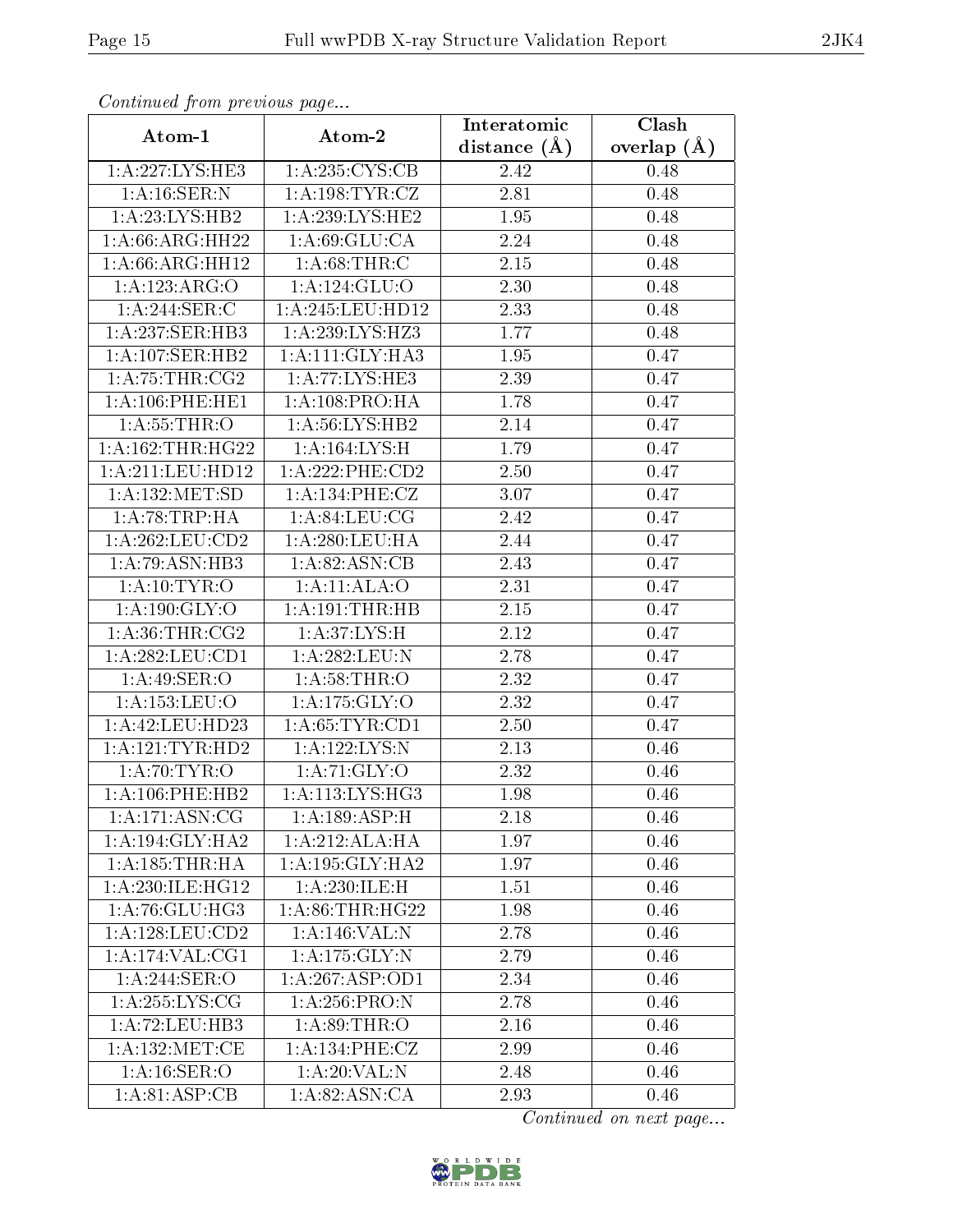| Continuati pont previous page    |                     | Interatomic       | $\overline{\text{Clash}}$ |  |
|----------------------------------|---------------------|-------------------|---------------------------|--|
| Atom-1                           | Atom-2              | distance $(A)$    | overlap $(\AA)$           |  |
| 1:A:112:LYS:HA                   | 1:A:136:ILE:HD12    | 1.98<br>0.46      |                           |  |
| 1:A:176:TYR:O                    | 1:A:176:TYR:HDI     | 1.97              | 0.46                      |  |
| 1: A:281: GLY: C                 | 1: A:282:LEU:HD12   | 2.35              | 0.46                      |  |
| 1: A:31: LYS: HG2                | 1:A:49:SER:HB3      | 1.98              | 0.46                      |  |
| 1:A:37:LYS:HD3                   | 1: A:37: LYS:C      | 2.35              | 0.46                      |  |
| $1:A:204:\text{LYS}\overline{C}$ | 1:A:205:LEU:HD12    | 2.36              | 0.46                      |  |
| 1: A:30: ILE:N                   | 1:A:30:ILE:HD13     | 2.31              | 0.46                      |  |
| 1: A:37: LYS:CD                  | 1:A:38:SER:N        | 2.78              | 0.46                      |  |
| 1:A:74:PHE:CE2                   | 1: A:88: ILE: CG1   | 2.99              | 0.46                      |  |
| 1: A:202: ASN:OD1                | 1: A:202: ASN: N    | 2.48              | 0.46                      |  |
| 1: A:90: VAL:O                   | 1: A:99: LYS: HA    | 2.16              | 0.46                      |  |
| 1:A:22:THR:CG2                   | 1:A:239:LYS:NZ      | 2.79              | 0.46                      |  |
| 1: A:16: SER:CB                  | 1: A: 198: TYR: CZ  | 2.99              | 0.45                      |  |
| 1:A:231:ASP:N                    | 1:A:232:PRO:CD      | 2.80              | 0.45                      |  |
| 1: A: 23: LYS: HD2               | 1: A:239: LYS: CG   | 2.39              | 0.45                      |  |
| 1: A:29:LEU:HD23                 | 1: A:29: LEU: N     | 2.31              | 0.45                      |  |
| 1: A:52:THR:HB                   | 1: A: 55: THR: CB   | 2.34              | 0.45                      |  |
| 1:A:81:ASP:HB2                   | 1:A:82:ASN:ND2      | 2.31              | 0.45                      |  |
| 1: A: 125: HIS:C                 | 1:A:148:GLY:HA3     | $\overline{2.37}$ | 0.45                      |  |
| 1: A: 184: HIS: CD2              | 1:A:184:HIS:C       | 2.88              | 0.45                      |  |
| 1:A:16:SER:CA                    | 1: A:198:TYR:CE2    | 2.99              | 0.45                      |  |
| 1: A:16: SER:CB                  | 1: A:198:TYR:CE2    | 3.00              | 0.45                      |  |
| 1:A:1:MET:HE1                    | 1:A:180:GLU:OE2     | 2.17<br>0.45      |                           |  |
| 1:A:205:LEU:N                    | 1: A:205:LEU:CD1    | 2.78              | 0.45                      |  |
| 1: A:68:THR:CG2                  | 1: A:70:TYR:CE2     | 3.00              | 0.45                      |  |
| 1:A:103:ASP:OD2                  | 1: A:116: LYS: HG3  | 2.17              | 0.45                      |  |
| $1:A:256:PRO:H\overline{B2}$     | 1: A:257: GLY: H    | 1.59              | 0.45                      |  |
| 1: A:65:TYR:CE2                  | 1: A:67:TRP:HDI     | 2.35              | 0.45                      |  |
| $1: A:245: LEU: \overline{CD1}$  | 1:A:245:LEU:N       | 2.80              | 0.44                      |  |
| 1:A:15:LYS:C                     | 1: A:198: TYR: HE2  | 2.21              | 0.44                      |  |
| 1:A:266:LEU:CA                   | 1: A:276: HIS: ND1  | 2.79              | 0.44                      |  |
| 1: A:126: ILE: CG1               | 1:A:147:LEU:HD23    | 2.46              | 0.44                      |  |
| 1:A:169:GLN:HA                   | 1: A: 189: ASP: OD2 | 2.17              | 0.44                      |  |
| 1:A:43:GLU:HB2                   | 1:A:64:LYS:HB2      | 1.99              | 0.44                      |  |
| 1:A:12:ASP:HB2                   | 1: A:198:TYR:HE1    | 1.83              | 0.44                      |  |
| 1:A:230:ILE:HG13                 | 1:A:234:ALA:O       | 2.17              | 0.44                      |  |
| 1:A:245:LEU:O                    | 1: A:246: ILE: HD13 | 2.17              | 0.44                      |  |
| 1: A:9:THR:C                     | 1:A:11:ALA:H        | 2.21              | 0.44                      |  |
| 1:A:141:ILE:HD13                 | 1: A:141: ILE:N     | 2.33              | 0.44                      |  |
| 1:A:98:LEU:N                     | 1:A:98:LEU:CD2      | 2.79              | 0.44                      |  |
| 1:A:112:LYS:HB3                  | 1:A:136:ILE:HD12    | 2.00              | 0.43                      |  |

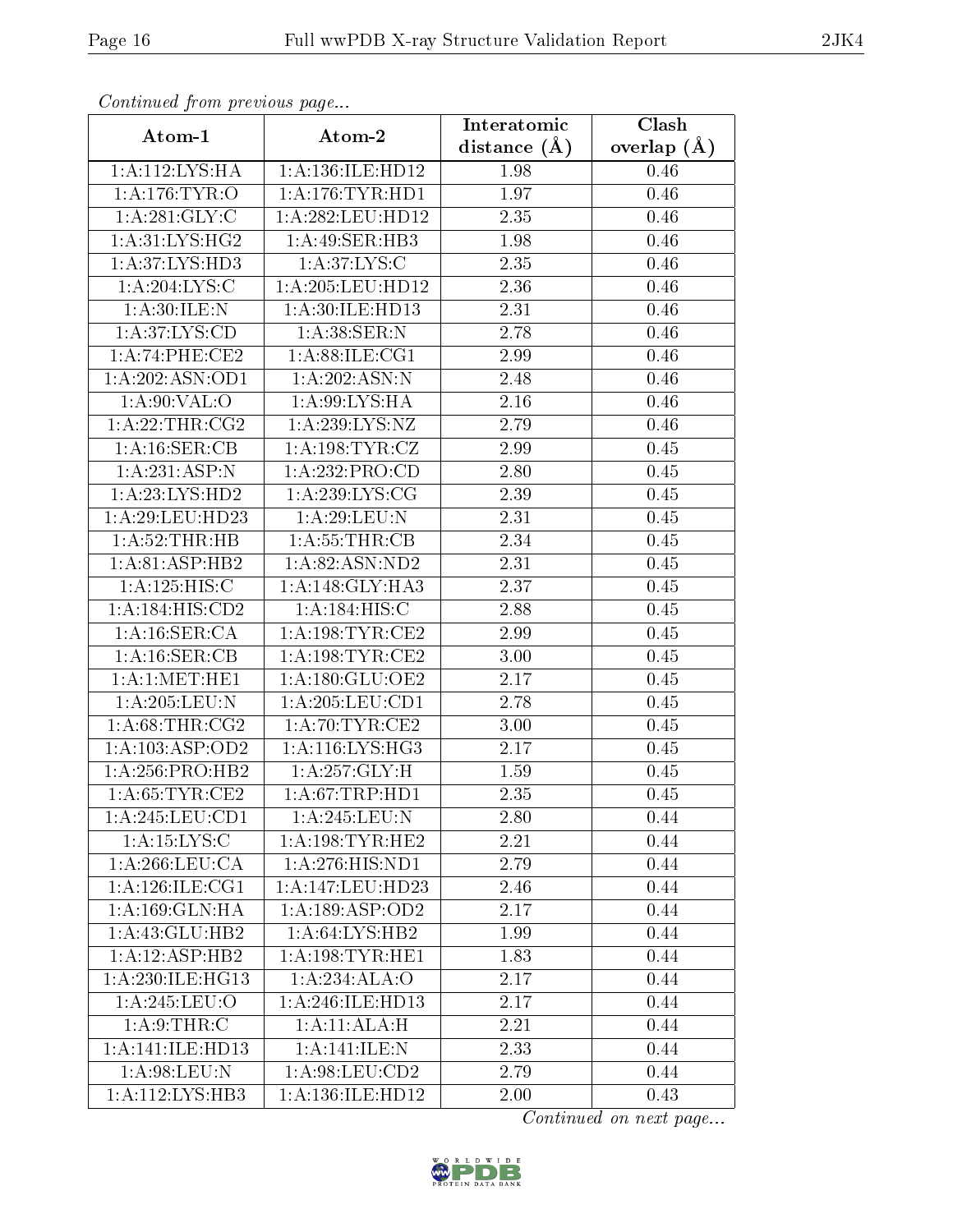| Communa from previous page    |                            | Interatomic      | Clash         |  |
|-------------------------------|----------------------------|------------------|---------------|--|
| Atom-1                        | Atom-2                     | distance $(\AA)$ | overlap $(A)$ |  |
| 1: A:28: GLY: H               | 1:A:29:LEU:HD23            | 1.83<br>0.43     |               |  |
| 1: A:36:THR:O                 | 1: A:37: LYS: HB2          | 2.18             | 0.43          |  |
| 1: A:95: ALA:O                | 1: A:97: GLY:N             | 2.51             | 0.43          |  |
| 1: A:128:LEU:HD22             | 1:A:146:VAL:H              | 1.82             | 0.43          |  |
| 1: A:257: GLY:HA3             | 1: A:285: GLN:HB3          | 2.01             | 0.43          |  |
| 1:A:178:THR:O                 | 1: A: 180: GLU: N          | 2.50             | 0.43          |  |
| 1:A:125:HIS:CB                | 1:A:148:GLY:HA3            | 2.45             | 0.43          |  |
| 1: A:219: ASN:C               | 1:A:219:ASN:HD22           | 2.22             | 0.43          |  |
| 1:A:250:TYR:HB2               | 1:A:262:LEU:O              | 2.18             | 0.43          |  |
| 1:A:116:LYS:HD3               | 1: A: 133: ASP: CG         | 2.37             | 0.43          |  |
| 1:A:6:VAL:HG12                | 1:A:123:ARG:O              | 2.18             | 0.43          |  |
| 1:A:170:SER:N                 | 1:A:189:ASP:OD2            | 2.50             | 0.43          |  |
| $1:$ A:209:VAL:HG13           | 1: A:223: GLY:O            | 2.19             | 0.43          |  |
| 1: A:68:THR:HB                | 1:A:71:GLY:HA3             | 2.01             | 0.43          |  |
| $1:A:130:C\overline{YS:O}$    | 1: A: 132:MET:HG3          | 2.18<br>0.43     |               |  |
| 1: A: 105: SER: O             | 1:A:115:ALA:HA             | 2.19             | 0.43          |  |
| 1:A:22:THR:CG2                | 1: A:239: LYS: HZ1         | 2.31             | 0.43          |  |
| 1: A:32:LEU:HA                | 1:A:282:LEU:HB2            | 2.00             | 0.43          |  |
| 1: A:76: GLU:HG3              | 1: A:86:THR:CG2            | 2.48             | 0.43          |  |
| 1:A:102:PHE:CZ                | 1:A:117:ILE:CD1            | 3.02             | 0.43          |  |
| 1: A: 156: TYR: HA            | 1: A:172:PHE:CD2           | 2.52             | 0.43          |  |
| 1:A:238:ALA:O                 | 1:A:240:VAL:N              | 2.50<br>0.43     |               |  |
| 1: A:278:LEU:HD21             | 1: A:280:LEU:CD2           | 2.49<br>0.43     |               |  |
| 1: A:37: LYS: CG              | 1:A:38:SER:N               | 2.82<br>0.43     |               |  |
| 1:A:82:ASN:HB3                | 1: A:83:THR:H              | 1.67             | 0.42          |  |
| 1: A: 171: ASN: ND2           | $1:A:189:AS\overline{P:H}$ | 2.17             | 0.42          |  |
| 1:A:241:ASN:HB2               | 1:A:245:LEU:HB2            | 2.00             | 0.42          |  |
| $1: A: \overline{219:ASN:CG}$ | 1:A:220:THR:H              | 2.22             | 0.42          |  |
| 1:A:219:ASN:O                 | 1: A:220:THR:OG1           | 2.29             | 0.42          |  |
| 1: A:72: LEU:CD1              | 1:A:74:PHE:CZ              | 3.00             | 0.42          |  |
| 1:A:152:TRP:O                 | 1: A: 153: LEU: HG         | 2.20             | 0.42          |  |
| 1: A:181: PHE: HD1            | 1: A:200:LYS:H             | 1.64             | 0.42          |  |
| 1:A:202:ASN:HB2               | 1: A:205:LEU:CD1           | 2.49             | 0.42          |  |
| 1: A:262:LEU:HD22             | 1:A:280:LEU:HA             | 2.02             | 0.42          |  |
| 1:A:123:ARG:HB3               | 1:A:124:GLU:H              | 1.69             | 0.42          |  |
| 1: A:270: ASN:ND2             | 1: A:270: ASN:H            | 2.13             | 0.42          |  |
| 1:A:72:LEU:N                  | 1:A:72:LEU:CD2             | 2.79             | 0.42          |  |
| 1:A:12:ASP:CA                 | 1:A:198:TYR:HE1            | 2.33             | 0.42          |  |
| 1: A:230: ILE:CG1             | 1: A:235: CYS:HA           | 2.47             | 0.42          |  |
| 1: A:250: TYR:O               | 1: A:252: GLN:OE1          | 2.38             | 0.42          |  |
| 1:A:15:LYS:CD                 | 1: A: 182: GLN: HE22       | 2.26             | 0.42          |  |

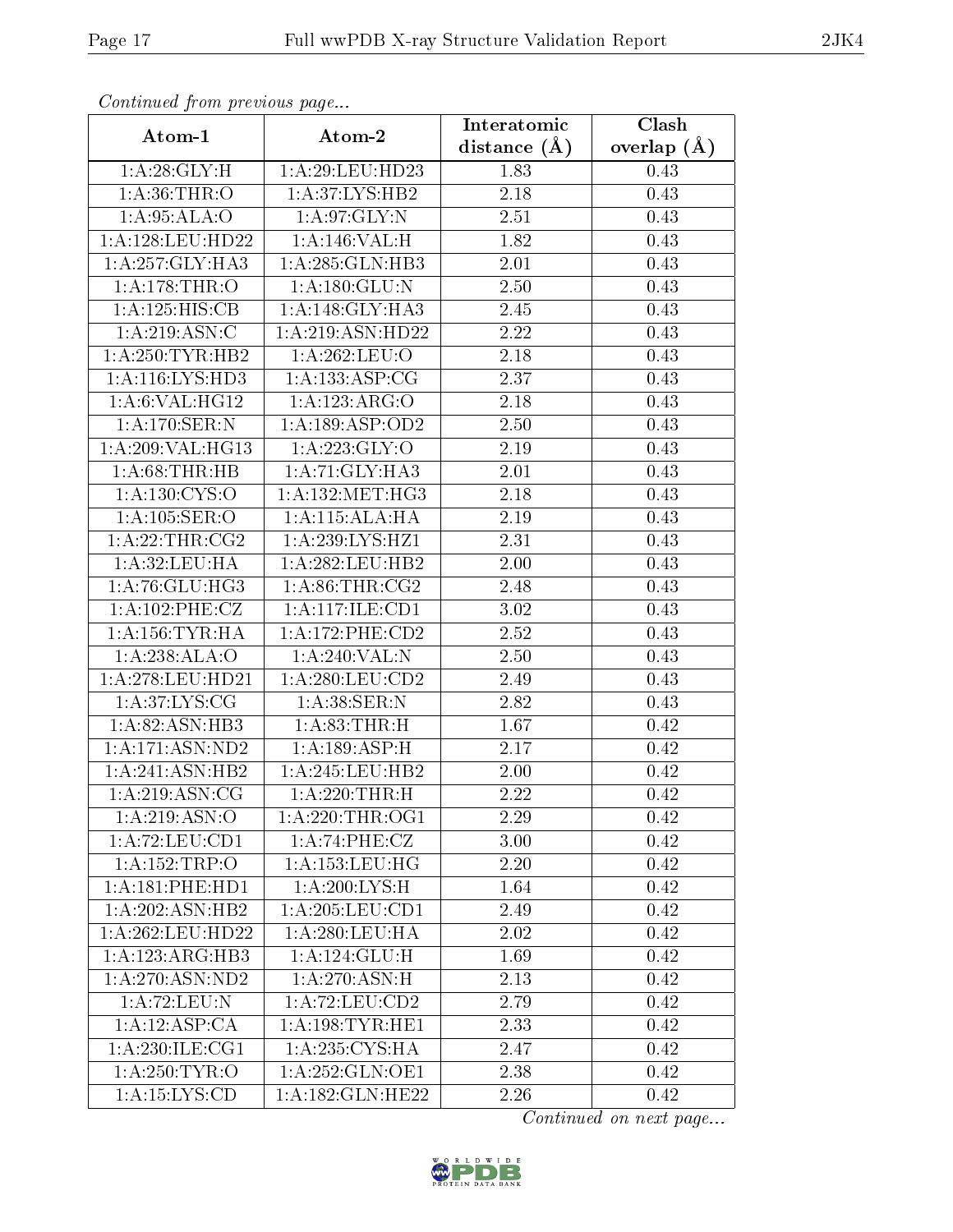| Continuatu jibin previous puge |                     | Interatomic      | Clash         |  |
|--------------------------------|---------------------|------------------|---------------|--|
| Atom-1                         | Atom-2              | distance $(\AA)$ | overlap $(A)$ |  |
| 1:A:211:LEU:HG                 | 1:A:221:ARG:O       | 2.20             | 0.42          |  |
| 1:A:128:LEU:HD13               | 1:A:145:LEU:HA      | 2.02             | 0.41          |  |
| 1: A: 158: MET: HA             | 1: A:170: SER:HB2   | $2.01\,$         | 0.41          |  |
| 1:A:254:LEU:O                  | 1: A: 255: LYS: O   | 2.38             | 0.41          |  |
| 1: A:23: LYS: HG2              | $1: A:263:$ SER:OG  | $2.20\,$         | 0.41          |  |
| 1: A:28: GLY:HA2               | 1:A:278:LEU:C       | 2.40             | 0.41          |  |
| 1:A:78:TRP:CA                  | 1: A:84:LEU:HG      | 2.49             | 0.41          |  |
| 1:A:171:ASN:HD22               | 1:A:189:ASP:HB2     | 1.83             | 0.41          |  |
| 1: A:250:TYR:CD2               | 1: A:250:TYR:N      | 2.86             | 0.41          |  |
| 1: A:56: LYS:C                 | 1: A:56: LYS: HD3   | 2.35             | 0.41          |  |
| 1: A:126: ILE: HG13            | 1:A:147:LEU:HD23    | 2.02             | 0.41          |  |
| 1:A:16:SER:H                   | 1: A: 198: TYR: HH  | 1.68             | 0.41          |  |
| 1: A:285: GLN:CG               | 1:A:286:ALA:N       | 2.81             | 0.41          |  |
| 1: A:81:ASP:CB                 | 1: A:82: ASN: CB    | 2.98             | 0.41          |  |
| 1: A: 75: THR: HB              | 1:A:87:GLU:HB2      | 2.02             | 0.41          |  |
| 1: A:239:LYS:N                 | 1:A:239:LYS:HD2     | 2.35             | 0.41          |  |
| 1:A:124:GLU:HG3                | 1:A:124:GLU:H       | 1.68             | 0.41          |  |
| 1:A:240:VAL:HG13               | 1:A:246:ILE:HG23    | 2.02             | 0.41          |  |
| 1:A:152:TRP:CA                 | 1: A:176:TYR:HB2    | 2.48             | 0.41          |  |
| 1: A:1: MET:HE2                | 1: A: 180: GLU: HG3 | 2.03             | 0.41          |  |
| 1: A:81:ASP:HB3                | 1:A:82:ASN:HA       | 2.02             | 0.41          |  |
| 1: A:88: ILE: O                | 1: A: 101:THR:HA    | 2.21             | 0.41          |  |
| 1:A:169:GLN:HE21               | 1:A:169:GLN:HB3     | 1.67<br>0.41     |               |  |
| 1: A:250:TYR:CD1               | 1:A:263:SER:HA      | 2.55             | 0.41          |  |
| 1:A:247:GLY:O                  | 1:A:248:LEU:HD12    | 2.20             | 0.41          |  |
| $1:A:284:PHE:\overline{CD2}$   | 1: A:284:PHE:C      | 2.94             | 0.41          |  |
| 1:A:78:TRP:HA                  | 1:A:84:LEU:HD23     | 2.03             | 0.41          |  |
| 1:A:74:PHE:CZ                  | 1:A:88:ILE:HG23     | 2.56             | 0.41          |  |
| 1: A:102:PHE:CZ                | 1: A:117: ILE:CG1   | 3.02             | 0.41          |  |
| 1:A:181:PHE:HE1                | 1: A:200: LYS:O     | 2.04             | 0.41          |  |
| $1: A:236:$ PHE:HB3            | 1:A:237:SER:H       | 1.73             | 0.41          |  |
| 1:A:266:LEU:HB3                | 1:A:276:HIS:ND1     | 2.35             | 0.41          |  |
| 1:A:8:PRO:HB2                  | 1: A:9:THR:H        | 1.62             | 0.41          |  |
| 1:A:108:PRO:HG2                | 1: A:109: ASN:H     | 1.85             | 0.40          |  |
| 1:A:152:TRP:C                  | 1: A: 153: LEU: HG  | 2.41             | 0.40          |  |
| 1:A:81:ASP:CB                  | 1: A:82: ASN: HA    | 2.51             | 0.40          |  |
| 1: A: 153: LEU: CD1            | 1:A:177:LYS:HB2     | 2.51             | 0.40          |  |
| 1: A:66: ARG: HG2              | 1: A:73:THR:CG2     | 2.51             | 0.40          |  |
| 1:A:161:GLU:O                  | 1: A: 162: THR:O    | 2.40             | 0.40          |  |
| 1:A:19:ASP:OD1                 | 1:A:19:ASP:O        | 2.40             | 0.40          |  |
| 1:A:131:ASP:N                  | 1:A:131:ASP:OD1     | 2.52             | 0.40          |  |

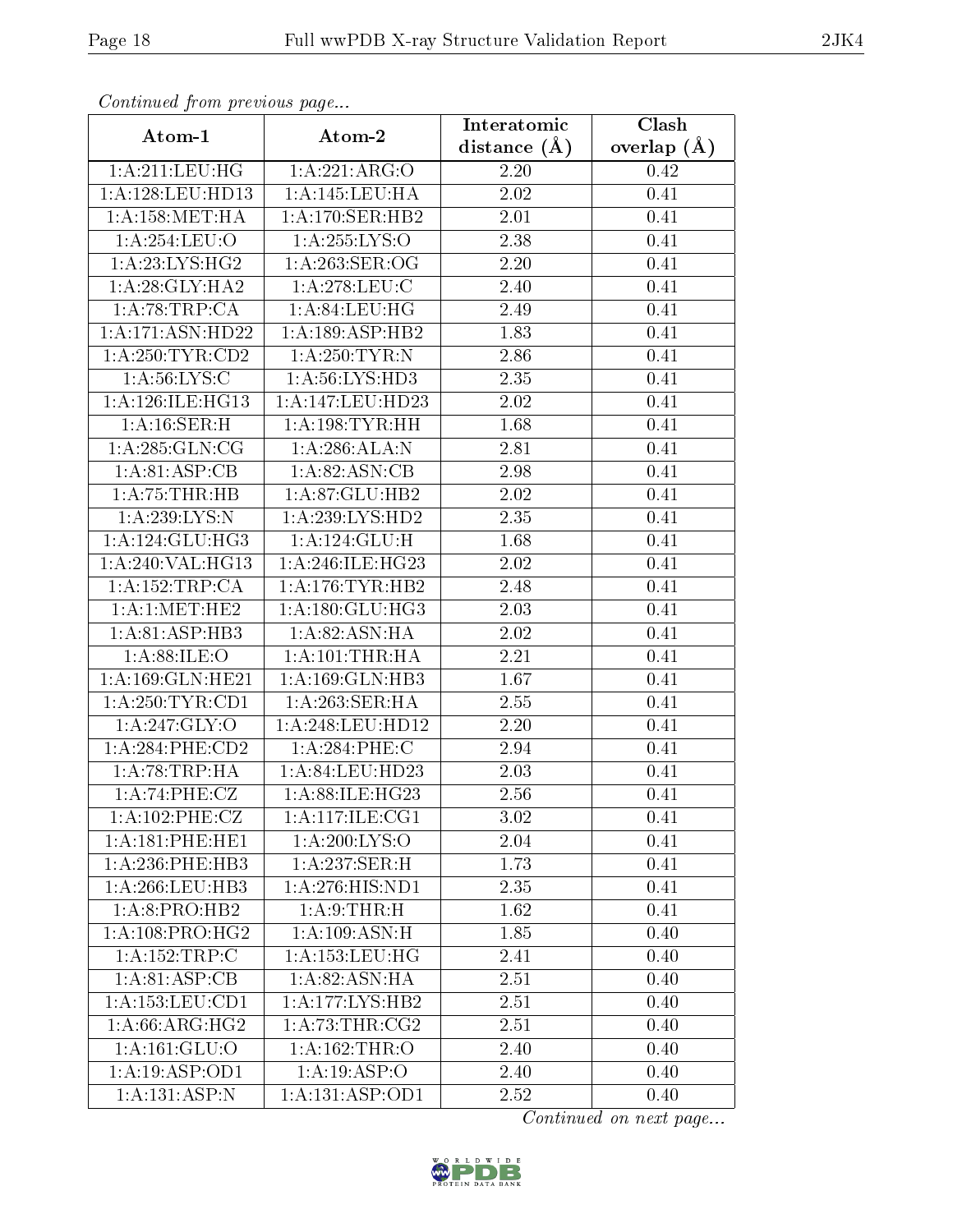Continued from previous page...

| Atom-1            | Atom-2           | Interatomic<br>distance $(A)$ | Clash<br>overlap $(A)$ |
|-------------------|------------------|-------------------------------|------------------------|
| 1: A:202: ASN:HR3 | 1:A:205:LEU:HD13 | .99                           | 0.40                   |

There are no symmetry-related clashes.

### 5.3 Torsion angles (i)

#### 5.3.1 Protein backbone  $(i)$

In the following table, the Percentiles column shows the percent Ramachandran outliers of the chain as a percentile score with respect to all X-ray entries followed by that with respect to entries of similar resolution.

The Analysed column shows the number of residues for which the backbone conformation was analysed, and the total number of residues.

| $\mid$ Mol $\mid$ Chain $\mid$ | Analysed                                             |  | Favoured   Allowed   Outliers   Percentiles |
|--------------------------------|------------------------------------------------------|--|---------------------------------------------|
|                                | $286/294(97\%)$   202 (71\%)   49 (17\%)   35 (12\%) |  | $\boxed{0}$ $\boxed{5}$                     |

All (35) Ramachandran outliers are listed below:

| Mol            | Chain              | Res             | Type                      |
|----------------|--------------------|-----------------|---------------------------|
| $\mathbf{1}$   | $\overline{A}$     | $\overline{2}$  | $\overline{\text{ARG}}$   |
| $\overline{1}$ | $\overline{A}$     | $\overline{6}$  | $\overline{\text{VAL}}$   |
| $\overline{1}$ | $\overline{A}$     | $\overline{7}$  | $\overline{\text{PRO}}$   |
| $\overline{1}$ | $\overline{A}$     | $\overline{11}$ | <b>ALA</b>                |
| $\mathbf{1}$   | $\overline{A}$     | 68              | <b>THR</b>                |
| $\overline{1}$ | $\overline{A}$     | 81              | $\overline{\rm ASP}$      |
| $\overline{1}$ | $\overline{A}$     | 82              | <b>ASN</b>                |
| $\overline{1}$ | $\overline{A}$     | $\overline{96}$ | $\overline{\text{ARG}}$   |
| $\mathbf{1}$   | $\overline{A}$     | 108             | PRO                       |
| $\overline{1}$ | $\overline{A}$     | 124             | $\overline{\mathrm{GLU}}$ |
| $\overline{1}$ | $\overline{A}$     | 179             | $\overline{\text{ASP}}$   |
| $\mathbf{1}$   | $\overline{A}$     | 217             | <b>ASN</b>                |
| $\overline{1}$ | $\overline{A}$     | 219             | $\overline{\mathrm{ASN}}$ |
| $\mathbf{1}$   | $\overline{A}$     | 239             | $\overline{\text{LYS}}$   |
| $\overline{1}$ | $\overline{A}$     | 244             | $\overline{\text{SER}}$   |
| $\mathbf{1}$   | $\overline{A}$     | 256             | PRO                       |
| $\overline{1}$ | $\overline{A}$     | 8               | PRO                       |
| $\mathbf{1}$   | $\overline{A}$     | $\overline{23}$ | $\overline{\text{LYS}}$   |
| $\mathbf{1}$   | $\overline{A}$     | 71              | <b>GLY</b>                |
| $\overline{1}$ | $\overline{\rm A}$ | 78              | TRP                       |

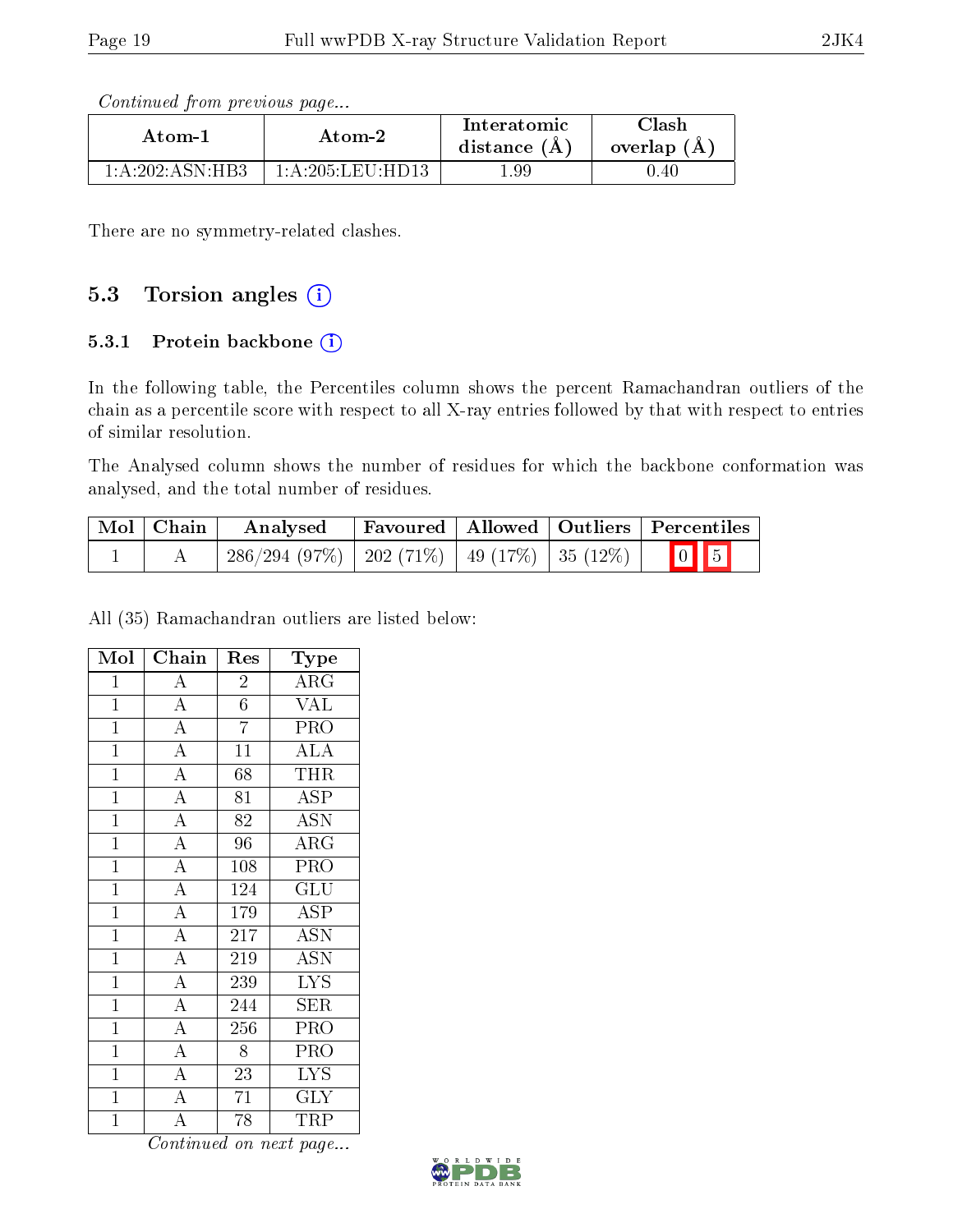| Mol          | Chain              | Res | <b>Type</b>                    |
|--------------|--------------------|-----|--------------------------------|
| $\mathbf{1}$ | $\boldsymbol{A}$   | 126 | ILE                            |
| $\mathbf 1$  | $\bf{A}$           | 150 | <b>GLU</b>                     |
| $\mathbf{1}$ | $\overline{\rm A}$ | 162 | <b>THR</b>                     |
| $\mathbf{1}$ | $\bf{A}$           | 233 | <b>ASP</b>                     |
| $\mathbf{1}$ | $\overline{\rm A}$ | 255 | <b>LYS</b>                     |
| $\mathbf{1}$ | $\bf{A}$           | 53  | $\mathrm{GL} \bar{\mathrm{U}}$ |
| $\mathbf{1}$ | $\bf{A}$           | 83  | <b>THR</b>                     |
| $\mathbf 1$  | $\overline{A}$     | 127 | <b>ASN</b>                     |
| $\mathbf{1}$ | $\bf{A}$           | 137 | <b>ALA</b>                     |
| $\mathbf 1$  | $\overline{\rm A}$ | 215 | <b>ALA</b>                     |
| $\mathbf{1}$ | $\overline{A}$     | 218 | SER                            |
| $\mathbf 1$  | $\overline{\rm A}$ | 229 | <b>GLN</b>                     |
| $\mathbf 1$  | $\boldsymbol{A}$   | 56  | <b>LYS</b>                     |
| $\mathbf{1}$ | $\bf{A}$           | 110 | THR                            |
| 1            | А                  | 211 | LEU                            |

#### 5.3.2 Protein sidechains (i)

In the following table, the Percentiles column shows the percent sidechain outliers of the chain as a percentile score with respect to all X-ray entries followed by that with respect to entries of similar resolution.

The Analysed column shows the number of residues for which the sidechain conformation was analysed, and the total number of residues.

| Mol   Chain | Analysed        |                      | Rotameric   Outliers   Percentiles |
|-------------|-----------------|----------------------|------------------------------------|
|             | $234/240(98\%)$ | 185 (79%)   49 (21%) | $\boxed{1}$ 6                      |

All (49) residues with a non-rotameric sidechain are listed below:

| Mol | Chain          | Res            | Type       |
|-----|----------------|----------------|------------|
| 1   | А              | $\overline{2}$ | ARG        |
| 1   | А              | 12             | <b>ASP</b> |
| 1   | А              | 13             | LEU        |
| 1   | А              | 19             | <b>ASP</b> |
| 1   | $\overline{A}$ | 29             | LEU        |
| 1   | A              | 30             | ILE        |
| 1   | А              | 34             | LEU        |
| 1   | А              | 45             | THR        |
| 1   | А              | 49             | SER        |
| 1   | A              | 56             | <b>LYS</b> |
|     |                | 61             | LEU        |

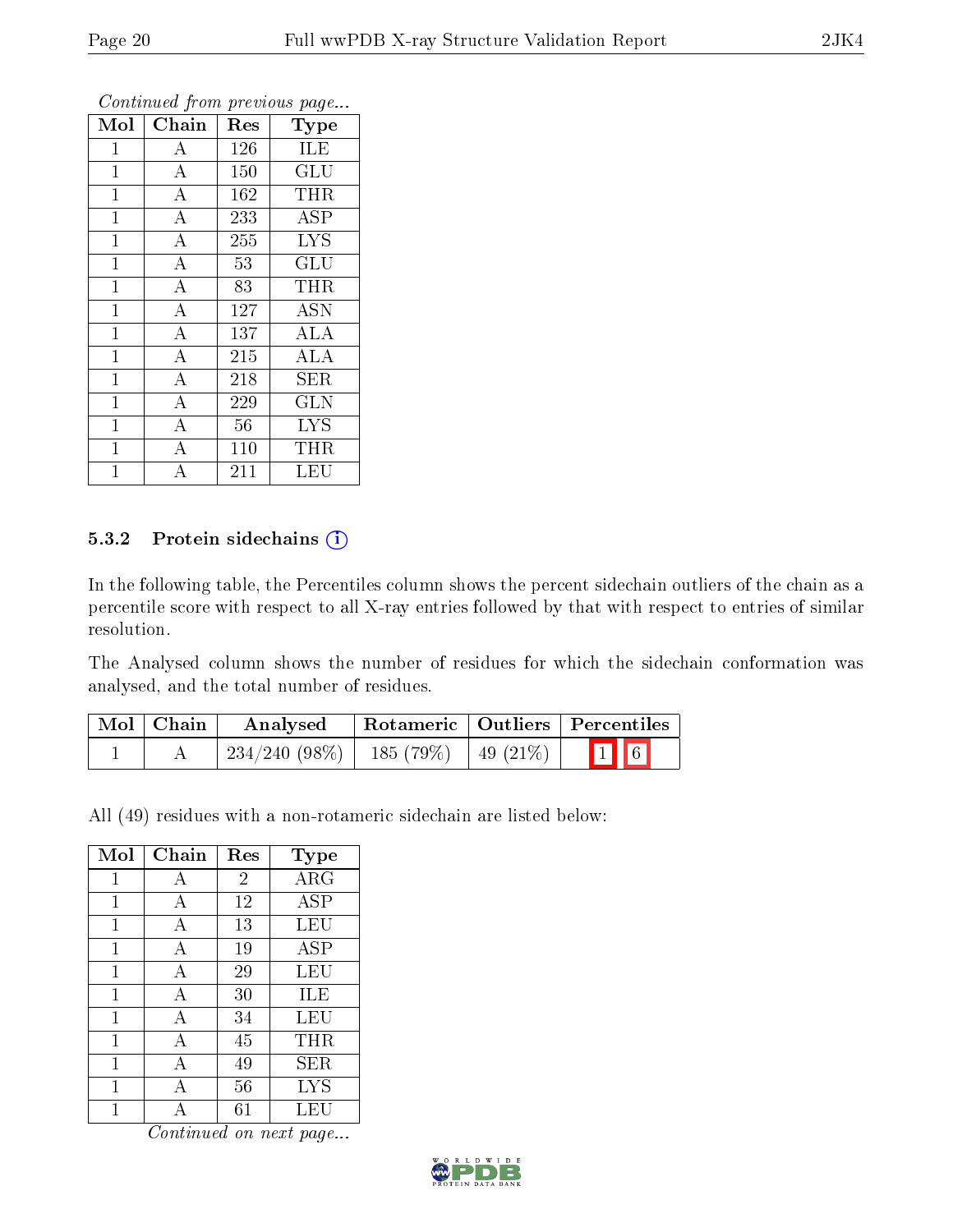| Mol            | $\overline{\text{Chain}}$                                                                                   | Res              | Type                      |
|----------------|-------------------------------------------------------------------------------------------------------------|------------------|---------------------------|
| $\mathbf{1}$   | $\overline{A}$                                                                                              | 66               | $\rm{ARG}$                |
| $\overline{1}$ | $\overline{A}$                                                                                              | $72\,$           | LEU                       |
| $\mathbf{1}$   | $\overline{A}$                                                                                              | 73               | <b>THR</b>                |
| $\overline{1}$ | $\overline{A}$                                                                                              | 79               | $\overline{\rm ASN}$      |
| $\overline{1}$ |                                                                                                             | $\overline{82}$  | <b>ASN</b>                |
| $\mathbf{1}$   | $\frac{\overline{A}}{\overline{A}}$                                                                         | 93               | $\overline{\text{GLN}}$   |
| $\mathbf{1}$   |                                                                                                             | 100              | LEU                       |
| $\mathbf{1}$   |                                                                                                             | 102              | PHE                       |
| $\overline{1}$ | $\frac{\overline{A}}{\overline{A}}$ $\frac{\overline{A}}{\overline{A}}$ $\frac{\overline{A}}{\overline{A}}$ | 114              | <b>ASN</b>                |
| $\overline{1}$ |                                                                                                             | <b>126</b>       | <b>ILE</b>                |
| $\mathbf{1}$   |                                                                                                             | $127\,$          | $\overline{\mathrm{ASN}}$ |
| $\mathbf{1}$   |                                                                                                             | 131              | $\overline{\text{ASP}}$   |
| $\overline{1}$ | $\frac{\overline{A}}{\overline{A}}$ $\frac{\overline{A}}{\overline{A}}$                                     | 136              | <b>ILE</b>                |
| $\overline{1}$ |                                                                                                             | 142              | $\overline{\text{ARG}}$   |
| $\overline{1}$ |                                                                                                             | 149              | <b>TYR</b>                |
| $\mathbf{1}$   |                                                                                                             | 152              | $\overline{\text{TRP}}$   |
| $\overline{1}$ |                                                                                                             | $\overline{161}$ | $\overline{\text{GLU}}$   |
| $\mathbf{1}$   | $\frac{1}{\overline{A}}$                                                                                    | $\overline{1}71$ | $\overline{ASN}$          |
| $\overline{1}$ | $\overline{A}$                                                                                              | 176              | <b>TYR</b>                |
| $\overline{1}$ | $\overline{A}$                                                                                              | 182              | $\overline{\text{GLN}}$   |
| $\overline{1}$ | $\overline{A}$                                                                                              | 183              | LEU                       |
| $\overline{1}$ | $\frac{\overline{A}}{\overline{A}}$                                                                         | 184              | <b>HIS</b>                |
| $\overline{1}$ |                                                                                                             | 197              | $\overline{\text{ILE}}$   |
| $\overline{1}$ | $\overline{A}$                                                                                              | 202              | $\overline{\mathrm{ASN}}$ |
| $\mathbf{1}$   | $\overline{A}$                                                                                              | $205\,$          | <b>LEU</b>                |
| $\mathbf{1}$   | $\overline{A}$                                                                                              | 210              | $\overline{\text{ASN}}$   |
| $\overline{1}$ | $\frac{\overline{A}}{\overline{A}}$                                                                         | $\overline{217}$ | $\overline{\text{ASN}}$   |
| $\overline{1}$ |                                                                                                             | 219              | <b>ASN</b>                |
| $\overline{1}$ | $\overline{\rm A}$                                                                                          | $\overline{221}$ | $\overline{\rm{ARG}}$     |
| $\mathbf 1$    | Α                                                                                                           | 230              | ILE                       |
| $\mathbf{1}$   | $\overline{A}$                                                                                              | 250              | <b>TYR</b>                |
| $\mathbf{1}$   | $\overline{A}$                                                                                              | 252              | $\overline{\text{GLN}}$   |
| $\mathbf 1$    | $\overline{A}$                                                                                              | 259              | $\overline{\text{LYS}}$   |
| $\overline{1}$ | $\overline{A}$                                                                                              | 266              | $\overline{\text{LEU}}$   |
| $\mathbf 1$    | $\overline{A}$                                                                                              | 270              | <b>ASN</b>                |
| $\mathbf{1}$   | $\overline{\rm A}$                                                                                          | 272              | $\overline{\mathrm{ASN}}$ |
| $\mathbf 1$    | $\overline{\rm A}$                                                                                          | 282              | <b>LEU</b>                |
| ī              | $\overline{\rm A}$                                                                                          | 284              | PHE                       |

Some sidechains can be flipped to improve hydrogen bonding and reduce clashes. All (17) such sidechains are listed below:

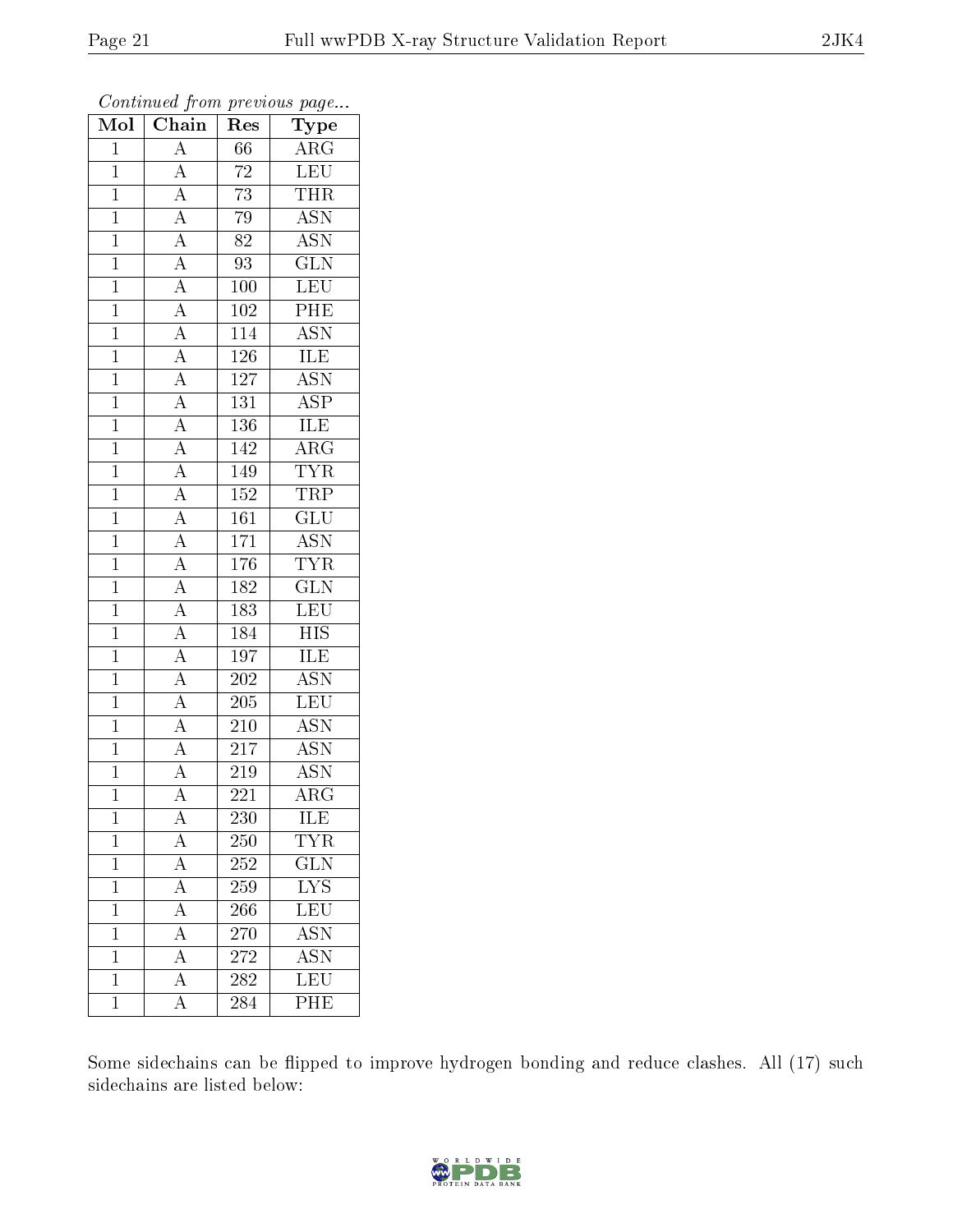| Mol            | Chain              | Res | Type         |
|----------------|--------------------|-----|--------------|
| 1              | $\boldsymbol{A}$   | 93  | <b>GLN</b>   |
| $\mathbf 1$    | $\overline{\rm A}$ | 114 | <b>ASN</b>   |
| $\mathbf{1}$   | $\overline{\rm A}$ | 127 | <b>ASN</b>   |
| $\mathbf{1}$   | $\overline{\rm A}$ | 159 | <b>ASN</b>   |
| $\mathbf{1}$   | $\overline{\rm A}$ | 169 | GLN          |
| $\mathbf{1}$   | $\overline{A}$     | 171 | ASN          |
| $\mathbf 1$    | $\overline{\rm A}$ | 182 | <b>GLN</b>   |
| $\mathbf{1}$   | $\overline{\rm A}$ | 184 | <b>HIS</b>   |
| $\mathbf{1}$   | $\overline{A}$     | 186 | <b>ASN</b>   |
| $\mathbf{1}$   | $\overline{\rm A}$ | 188 | <b>ASN</b>   |
| $\overline{1}$ | $\overline{A}$     | 219 | <b>ASN</b>   |
| $\mathbf{1}$   | $\overline{\rm A}$ | 229 | <b>GLN</b>   |
| $\mathbf{1}$   | $\overline{\rm A}$ | 242 | ASN          |
| $\mathbf{1}$   | $\overline{A}$     | 252 | GLN          |
| $\mathbf 1$    | $\overline{\rm A}$ | 270 | <b>ASN</b>   |
| $\mathbf{1}$   | $\overline{\rm A}$ | 272 | ASN          |
| $\overline{1}$ | A                  | 285 | $_{\rm GLN}$ |

#### 5.3.3 RNA (i)

There are no RNA molecules in this entry.

#### 5.4 Non-standard residues in protein, DNA, RNA chains (i)

There are no non-standard protein/DNA/RNA residues in this entry.

#### 5.5 Carbohydrates  $(i)$

There are no carbohydrates in this entry.

#### 5.6 Ligand geometry  $(i)$

There are no ligands in this entry.

#### 5.7 [O](https://www.wwpdb.org/validation/2017/XrayValidationReportHelp#nonstandard_residues_and_ligands)ther polymers (i)

There are no such residues in this entry.

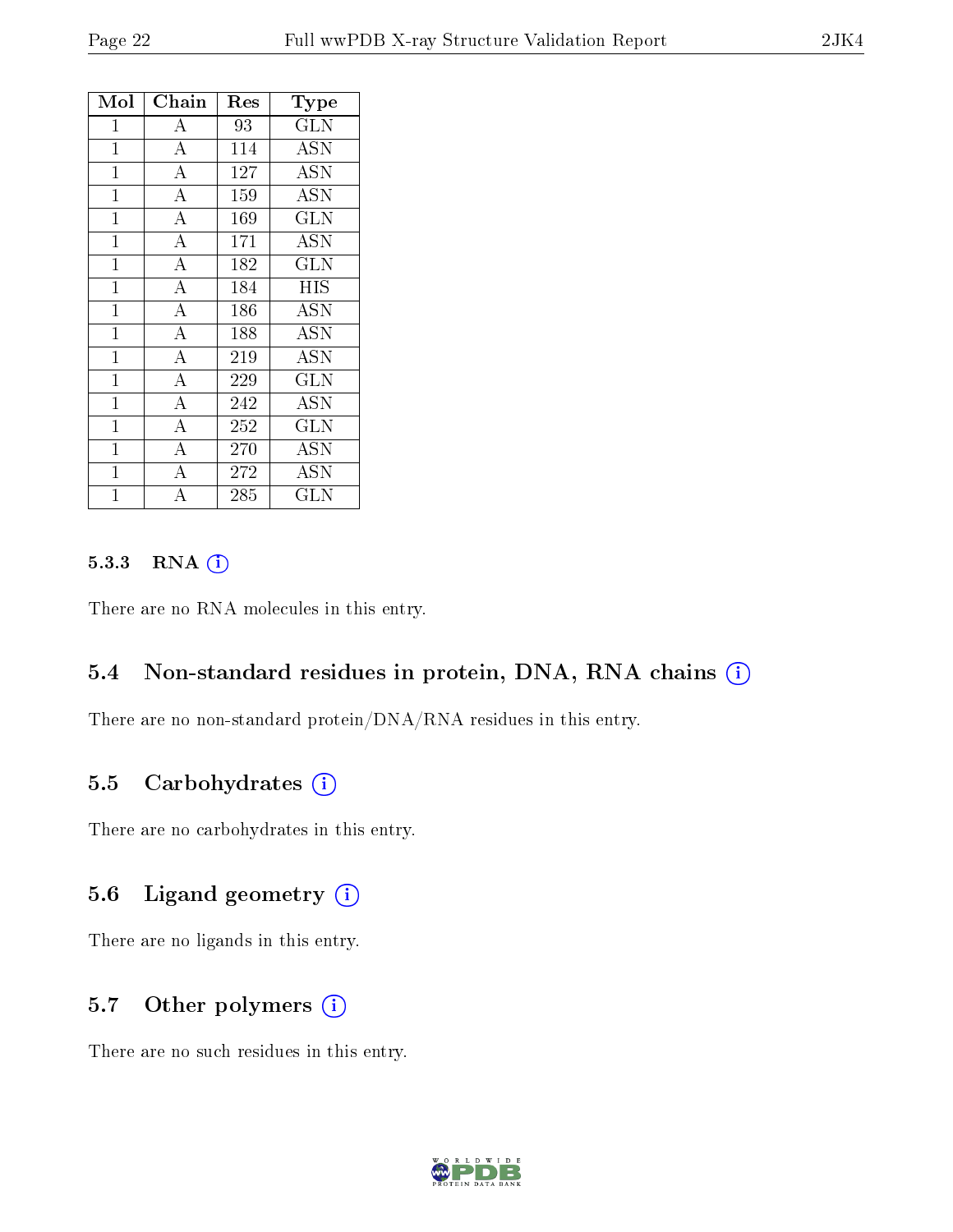## 5.8 Polymer linkage issues (i)

There are no chain breaks in this entry.